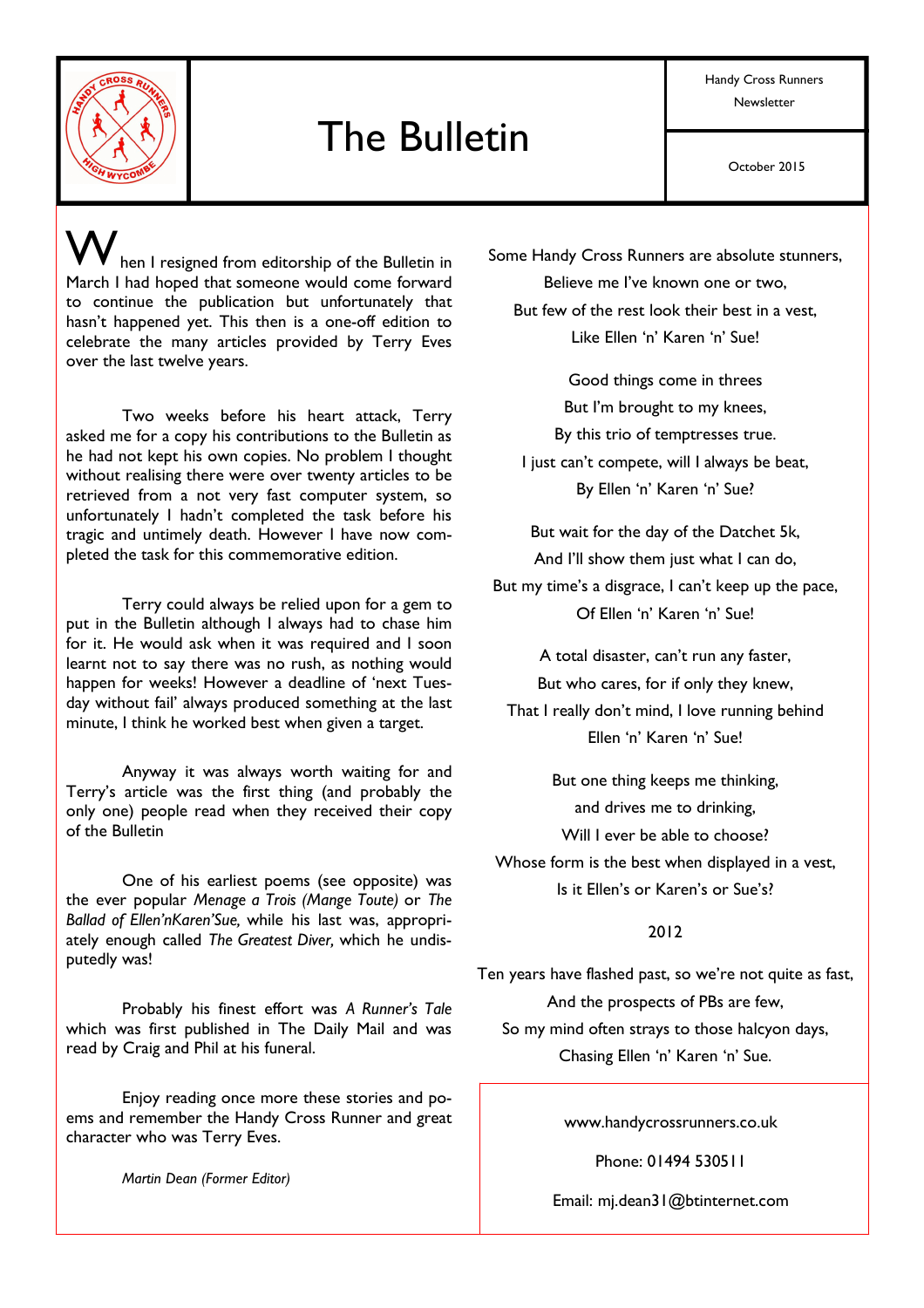## Page 2 and 1 and 2 and 2 and 2 and 2 and 2 and 2 and 2 and 2 and 2 and 2 and 2 and 2 and 2 and 2 and 2 and 2 and 2 and 2 and 2 and 2 and 2 and 2 and 2 and 2 and 2 and 2 and 2 and 2 and 2 and 2 and 2 and 2 and 2 and 2 and 2

#### **A Walker's Tale**

Handy Cross Walkers? Well Heaven forbid! That I'm ever reduced to their ranks! A leisurely stroll is their ultimate goal, So Handy Cross Walkers? No thanks!

This club's about winning and PBs and sweat, And standards we strive to attain. Walkers will whinge when the going gets tough, While runners just soak up the pain.

But disaster has struck, and I'm fresh out of luck! 'Cos a niggle has knackered my knee, It's a terrible night as there's no blokes in sight, Just eight girlie walkers and me.

We march off to the west by the sun's fading light, At a pace 'twould befit a 5K, And we're trekking through cornfields when day turned to night, With eight Amazons paving my way.

 But what would I do, seen by someone I knew? Pull my top up right over my head! As eight (XtartsX) girls and me on a synchronised limp Would completely destroy my street cred.

 We rushed up dark alleys without falling down, Which for me, you'll agree, was a first, And girls being girls they gossiped non-stop, Some might say (it's not true) I was worst!

And they sang that they'd walked for five hundred miles, Which seemed quite excessive to me. As no-one wore a Garmin I couldn't be sure, But proclaimed it was nearer to three.

 When at last we got back I'd forgotten my knee, It was only my ears now that hurt, And that ends the tale of The Walkers and me. Will I join them again? It's a cert!

December 2007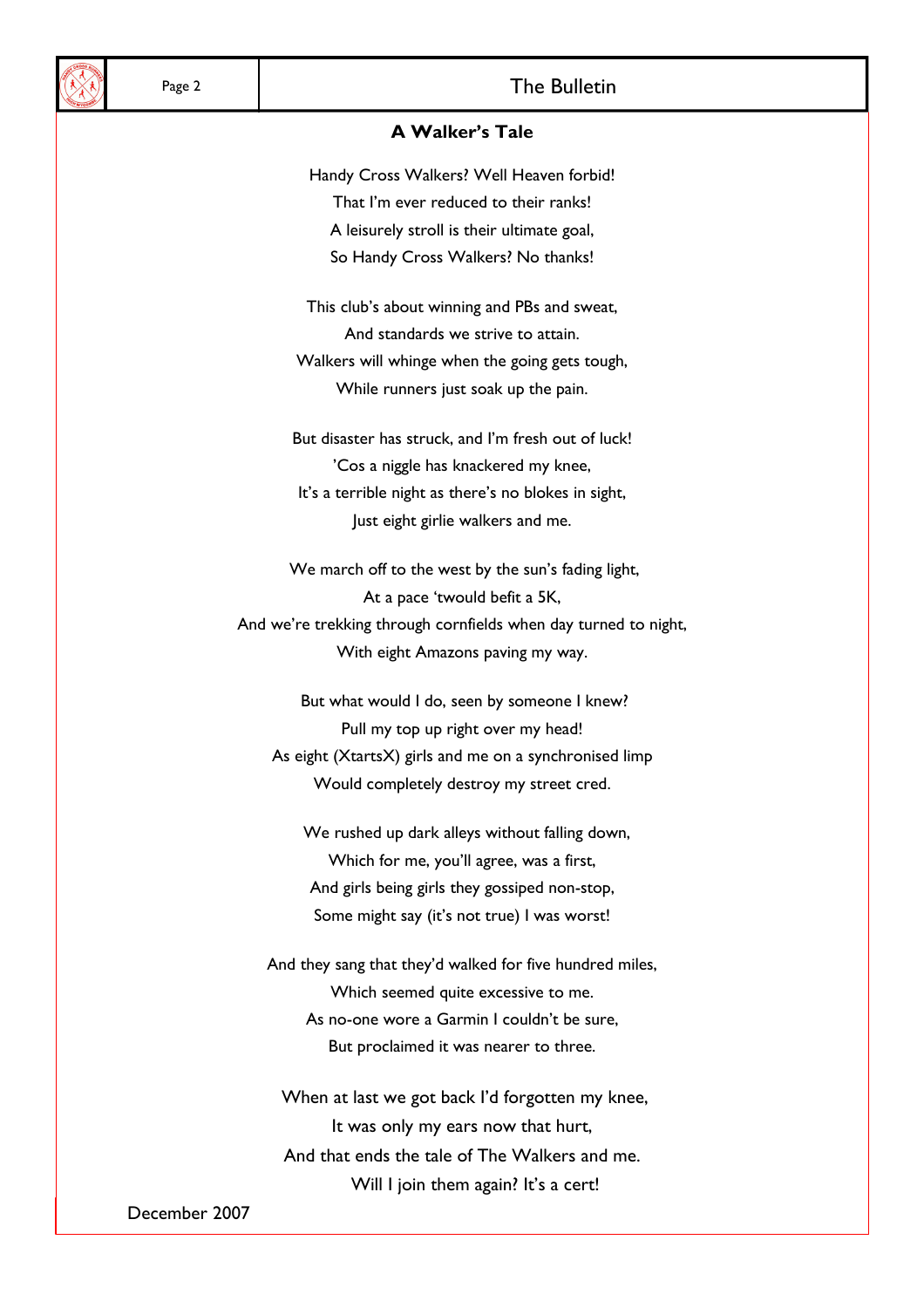## Page 3 and 1 and 2 and 2 and 2 and 2 and 2 and 2 and 2 and 2 and 2 and 2 and 2 and 2 and 2 and 2 and 2 and 2 and 2 and 2 and 2 and 2 and 2 and 2 and 2 and 2 and 2 and 2 and 2 and 2 and 2 and 2 and 2 and 2 and 2 and 2 and 2

## **Saga of the Aborted Cressex Carjack**

*(Or: It could only happen to Terry!)* 

ver the Christmas period I was on the forecourt of Tesco Express in Marlow Road when I was approached by an elderly lady asking for directions to the John Lewis department store. I instructed her to turn right at the large roundabout and watched her walk off towards a small red car.

 Minutes later when leaving the garage I glanced along the road only to see the car turning right at the mini-roundabout into Cressex Road. Compassionate soul that I am, and after all it was Christmas, I took up pursuit to redirect her, completely oblivious to the time and expense involved. Fortunately, I spotted that the car had stopped at red traffic lights halfway down the road, but as I approached they turned to amber.

 Time being of the essence I screeched to a halt, leapt from my car, and yanked open the car door. I was somewhat surprised to see a young teenage girl behind the wheel but said in an extremely stern and authoritative tone, leaving no room for further misunderstandings, "Left! Left at the next roundabout!", to which she nodded acquiescently. On slamming the car door I glanced towards the passenger seat expecting to see the old lady, so was completely taken aback when I saw instead another equally terrified-looking teenage girl. Moments later the small red car, not surprisingly, turned left while I, rather quickly, turned right seeking to dispense yet more seasonal goodwill.

March 2008

# **Dancing on Ice ??**

 On the 5th April a group of Handy Cross Runners went to Bracknell ice rink for a session on the ice. They arrived at around 7:30, eager to start the evening's skating and after changing shoes to blades were away, some quicker then others! Ellen Haynes early years skating on iced-over canals to school in Holland had certainly paid off whilst others found it a little more difficult

 After thirty minutes or so most were skating quite confidently and had even progressed from the barrier to centre rink. One of our runners (Steve) who skates on a regular basis, soon showed 'how it's done' with proficient turns, back skating and the occasional jump.

 After about forty minutes or so we were graced with the appearance of Terry Eves and his wife Maureen, who were about to take to the ice, quite literally. A group of us had collected around the entrance awaiting Terry's arrival and within seconds of putting his blades down he managed to wipe out Ellen, leaving her sitting on the ice exclaiming, "I haven't fallen in years." It was hilarious, definitely a video clip for 'You've Been Framed'.

 Terry then went on to circumnavigate the rink, which took around forty-five minutes, more of a shuffle then a glide. Maureen was a little more adventurous and with the aid of Steve, was soon skating quite well. So all in all, a good time was had by everyone, but the evening belonged to Terry. Lucy said, "Terry......you run better then you skate, so no 6's from us on your performance but the entertainment was definitely three 6's !"

 *Now read Terry's version of these events overleaf.*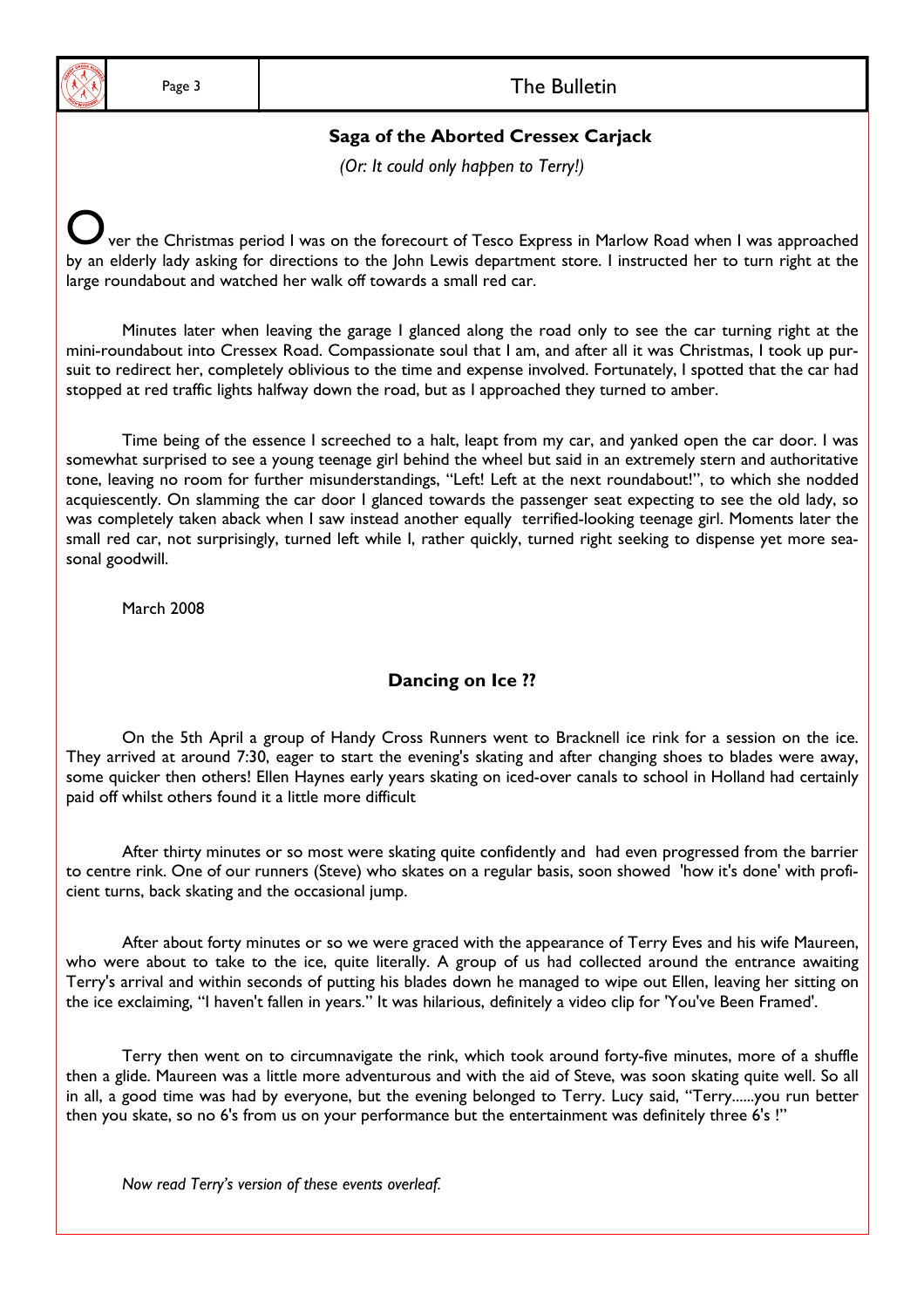## Page 4 and 1 and 1 and 2 and 2 and 2 and 2 and 2 and 2 and 2 and 2 and 2 and 2 and 2 and 2 and 2 and 2 and 2 and 2 and 2 and 2 and 2 and 2 and 2 and 2 and 2 and 2 and 2 and 2 and 2 and 2 and 2 and 2 and 2 and 2 and 2 and 2

# **The Iceman Cometh (A Cropper!)**

 As a founder member of the Handy Cross Divers, I am no stranger to painfully crashing to the ground with monotonous regularity. Equally, over the years, I have had many misfortunes indirectly associated with ice, though no doubt these were due rather more to the large gin and tonics it has invariably accompanied. On reflection therefore, it should have appeared from the outset that it would be extremely foolhardy to undertake a trip involving a significant risk of falling, in conjunction with a large measure of ice.

 A cursory risk assessment however, ascertained that pre-skate cocktails were unlikely and that the ice was completely smooth and not the treacherously root-infested uneven surfaces that normally lead to my downfall. Even so, it was with some trepidation that I joined the band of Handy Cross wannabee ice dancers at the Bracknell Ice Emporium.

By the time I arrived, Jo Hutchby and Trevor Hunter had already been red-carded for inappropriate behaviour on the ice, and though there is some doubt as to who fell on top of whom, the fall was apparently due to one of them being top-heavy! Obviously this was just a scurrilous rumour, perpetrated by one of their less well-endowed rivals. Even so, I thought that perhaps this was an omen and was having serious doubts about continuing the venture, when dependable Steve (Greg Ruzedski) Fordham appeared offering to be my mentor.

 Having eventually guided me to the edge of the rink, he solemnly warned me, "Don't go straight on the ice!" However, just a few feet away was the seductive Ellen Haynes, with outstretched arms, whispering, "Come to me, Tel!" What should I do? In an instant my mind was made up for me, for I was now an Ancient Mariner and she was the Siren, luring me on to the rocks.

So, shrugging off Steve's vice-like grip, I threw caution to the wind, stepped boldly onto the ice and skated both effortlessly and gracefully to her waiting arms. Well, that was the plan, the reality, much to my eternal regret, was somewhat different. As runners accustomed to falling, you will be aware that from the time of the initial trip, it often seems like an age before you finally crash into the ground, during which time there is even a period when you hope to regain your balance and not fall at all. Ice-skating, as I was about to discover, has no similarities whatsoever.

 Having spurned Steve's advice I took my first, faltering steps towards the waiting Ellen, and in the blink of an eye, or as in this case the flash of a blade, my world was transformed. I was unaware of any pain however, as somehow Ellen had contrived to break my fall and I found that I was horizontally ice-skating on top of the Ice Maiden. At this moment time stood still (froze?) so I have no knowledge of just how long we remained in this position but would guess it was about ten minutes, though in reality it was possibly nearer to three seconds.

 All too soon I was brought back to my senses by muffled cries, seemingly coming from far, far below of, "Get 'im off! Get 'im off!" For a brief moment I became even more disorientated when I misconstrued the command as "'em" and not "im".

 'Midst the ensuing furore I found myself being lifted back into the upright position, but at this stage I was rather concerned about Ellen who was still lying on the ice. So, even though I was unable to stand unaided, I thought the least I could do was to help her to her feet. However, this thoughtful gesture on my part was met with a somewhat ungrateful and near hysterical response of, "Keep him away from me!" After which she was seen rushing for the bar.

 As for me, I had found the whole episode extremely unnerving but 'faced my fears' and continued to practise for another hour, but in view of the earlier excitement, never quite mustered the courage to let go of the handrail.

July 2008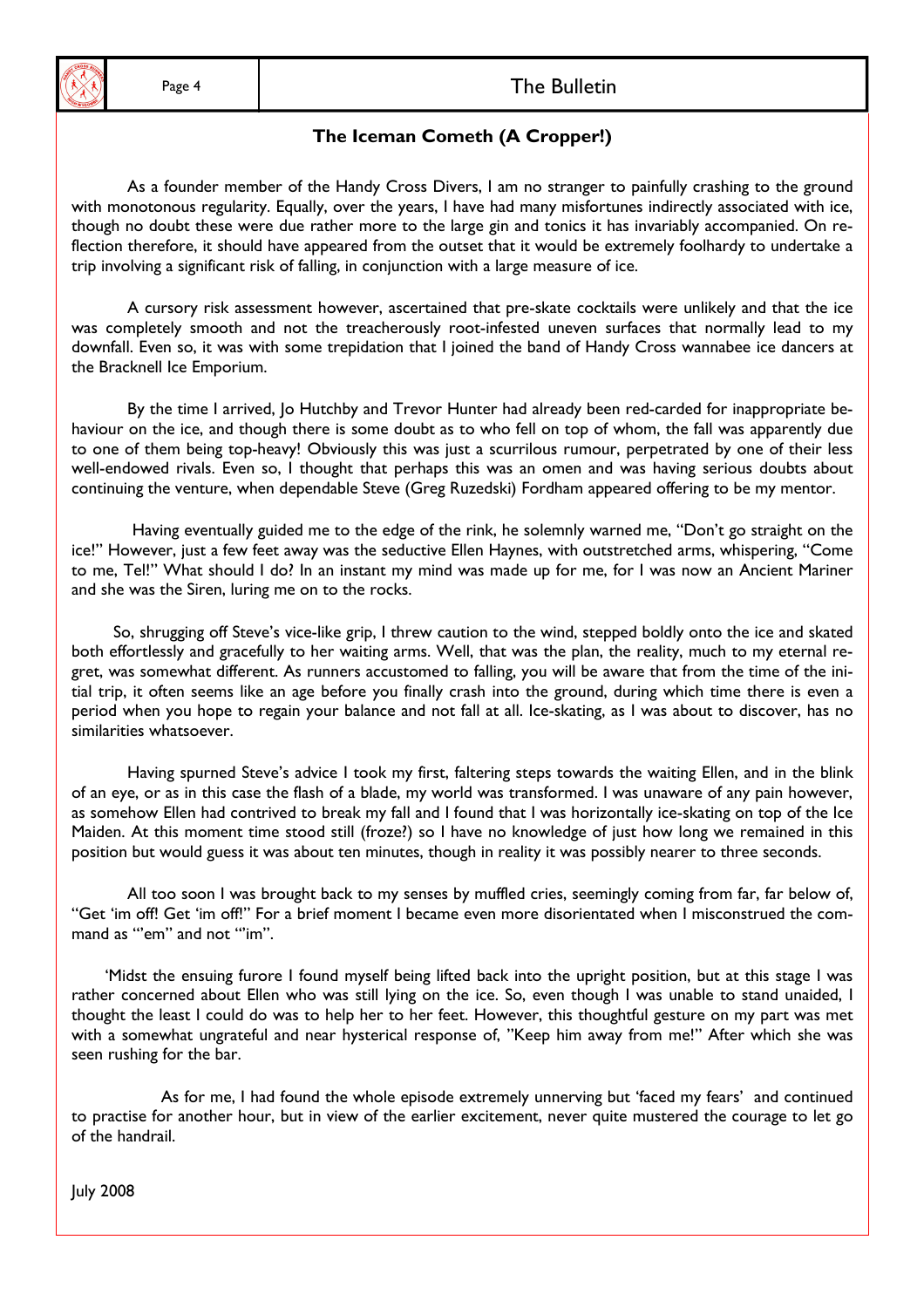#### Page 5 and 1 and 2 and 2 and 2 and 2 and 2 and 2 and 2 and 2 and 2 and 2 and 2 and 2 and 2 and 2 and 2 and 2 and 2 and 2 and 2 and 2 and 2 and 2 and 2 and 2 and 2 and 2 and 2 and 2 and 2 and 2 and 2 and 2 and 2 and 2 and 2

#### **Babes In The Wood (Part 1)**

s we are now into our fourth year of Summer Runs it has become something of a misnomer to call them Mystery Runs, with the exception of course, of the one planned(?) each year by our much-maligned chairman, which always contains a high degree of mystery not only to him but more so to the rest of us. Regrettably, the run starting from The Rising Sun was no exception.

 There was, as usual, no gentle build up and the run "it's not a race, yes it is" started at a break-neck pace with Mike Hickman in hot pursuit of the nubile front-runners. Disaster however, was imminent as we were barely out of the pub car park when he crashed to the ground sustaining a Postman's Knock to the head, much to the delight of our four-legged guest runner, Molly Stracey, who enthusiastically followed the trail of blood.

 It is open to conjecture whether he also sustained the lump in his trousers at the same time, or even if this lump was the reason for his fall, but there was a weekly progress report on this wondrous swelling which took on a life of its own and for weeks after he would proudly display it to all comers, whether they asked to see it or not.

 Some time much later, back at the pub actually, Pete decided to regroup and discovered that the caring group of runners who had stayed behind to help Mike was missing. Initially, there was much concern for my own safety when it was thought I was alone in the woods with Amanda, but this abated when a cursory headcount revealed that Craig and Dave were also missing.

Meanwhile back in the woods, darkness was beginning to fall. When we'd first fallen behind we'd decided that if we took a shortcut we could catch the rest up. Amanda objected to this, however and insisted we ran the whole distance, making her largely responsible for our present predicament.

Occasionally during the last hour we had glimpsed them, always two fields in front, so were relieved when we saw Pete and Mike waiting for us, only to have our hopes dashed when we realised it was just a pair of pathetic-looking scarecrows. Another time on a distant skyline we witnessed Jo chased by Mike chased by Molly like an old Disney film. It was now sometime though since we'd seen anyone and we were getting rather worried (Amanda was terrified!).

Realising our plight we thought how fortuitous to have a schoolmaster with us who not only assumed control but took full responsibility for finding the way back. He lead and we just followed, so our faith was fully justified when we eventually saw lights ahead, and our panic was fully justified when we saw the village sign reading 'DUNSMORE'.

 So we studied the map for the first time and were faced with the alternatives of either going back through the woods or taking a five mile detour, keeping to the roads. There was a third alternative however, as Amanda revealed that she had a phone but wouldn't use it, as she said it, "Would make us look silly." Yeah right! Having decided to retrace our earlier steps it was pure luck (or was it divine intervention?) that we just happened upon the scene of Mike's earlier fall, but when we arrived back at the pub at 9.40 most people had long gone, so fortunately very few witnessed our sorry arrival.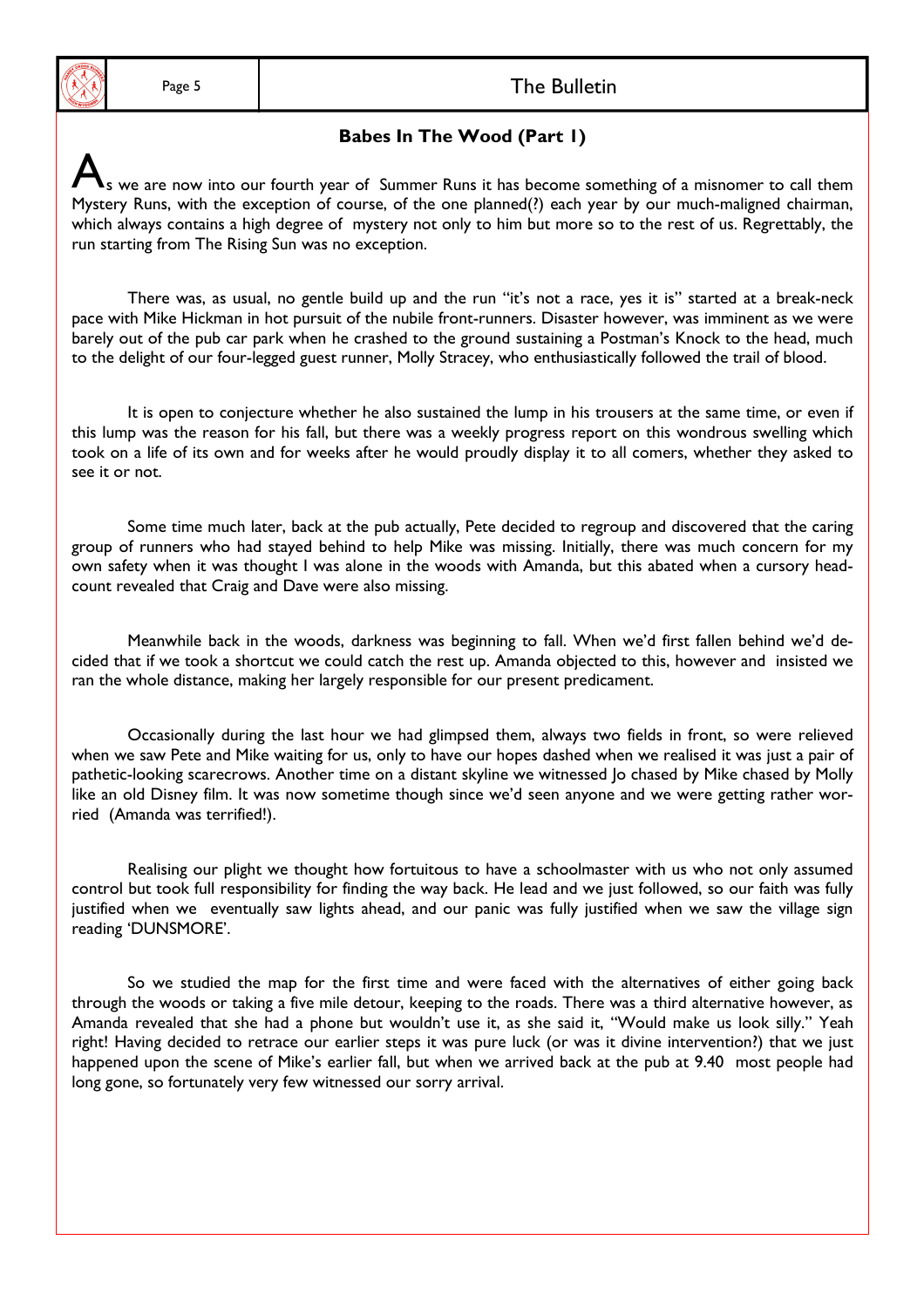## Page 6 and 1 and 1 and 2 and 2 and 2 and 2 and 2 and 2 and 2 and 2 and 2 and 2 and 2 and 2 and 2 and 2 and 2 and 2 and 2 and 2 and 2 and 2 and 2 and 2 and 2 and 2 and 2 and 2 and 2 and 2 and 2 and 2 and 2 and 2 and 2 and 2

#### **Babes In The Wood (Part 2)**

Any run with Pete is a giant leap into the unknown, so it says much for our sense of adventure, but more for his powers of persuasion, that on August 28th, when the nights were really beginning to draw in, we joined him on a quest to find the aptly named 'Hard to Find' Farm. We reached the Winch Bottom Woods just as the light was fading, but any waverers were persuaded by his supreme air of confidence that he knew exactly where to find it.

This confidence was still in evidence twenty minutes later when we found ourselves back at our starting point. It was however beginning to wear thin with the passage of a further twenty minutes, when we couldn't even find our starting point! Every trail we took either lead us into a dead-end or round in a circle. We did find our way out of the woods once, but at completely the wrong side, as far below we could see the twinkling lights of Bourne End.

 Ominously, thirteen of us re-entered the wood, which by now was completely dark, leading Linda to wail, "It's the lostest we've ever been!" It was also probably the scaredest we'd ever been. (I personally was marginally more scared when I christened my bus pass some weeks later to attend the Notting Hill Carnival and felt like Michael Caine in *Zulu* at the battle of Rourke's Drift, but that's another story!)

 Our journey was now accompanied by bats overhead and worrying, scurrying sounds coming from the undergrowth and with every step we took we were either scratched, stung or bitten some more. Then suddenly, far in the distance, we spotted the red light atop the Abbey Barn mast and scrambled towards it, through brambles, across ditches and over fences in a mad panic to escape the woods.

 We fled until our path was completely blocked by a megawatt electric fence! Cometh the hour, cometh the man, and in a flash, (that's what we were expecting) Pete, who was surprisingly still with us, reassumed command, decided that Darinka was the most expendable and instructed her to lift up the wire while the rest of us crawled under it.

 Shortly before we reached the safety of the road, Hard to Find Farm loomed out of the darkness like a Transylvanian castle in a Hammer horror film, but gained hardly a second glance. We were still some distance from the club when we passed my house, so I ran a ferry service for the neediest, but regrettably despite his protestations, Pete failed to qualify.

January 2009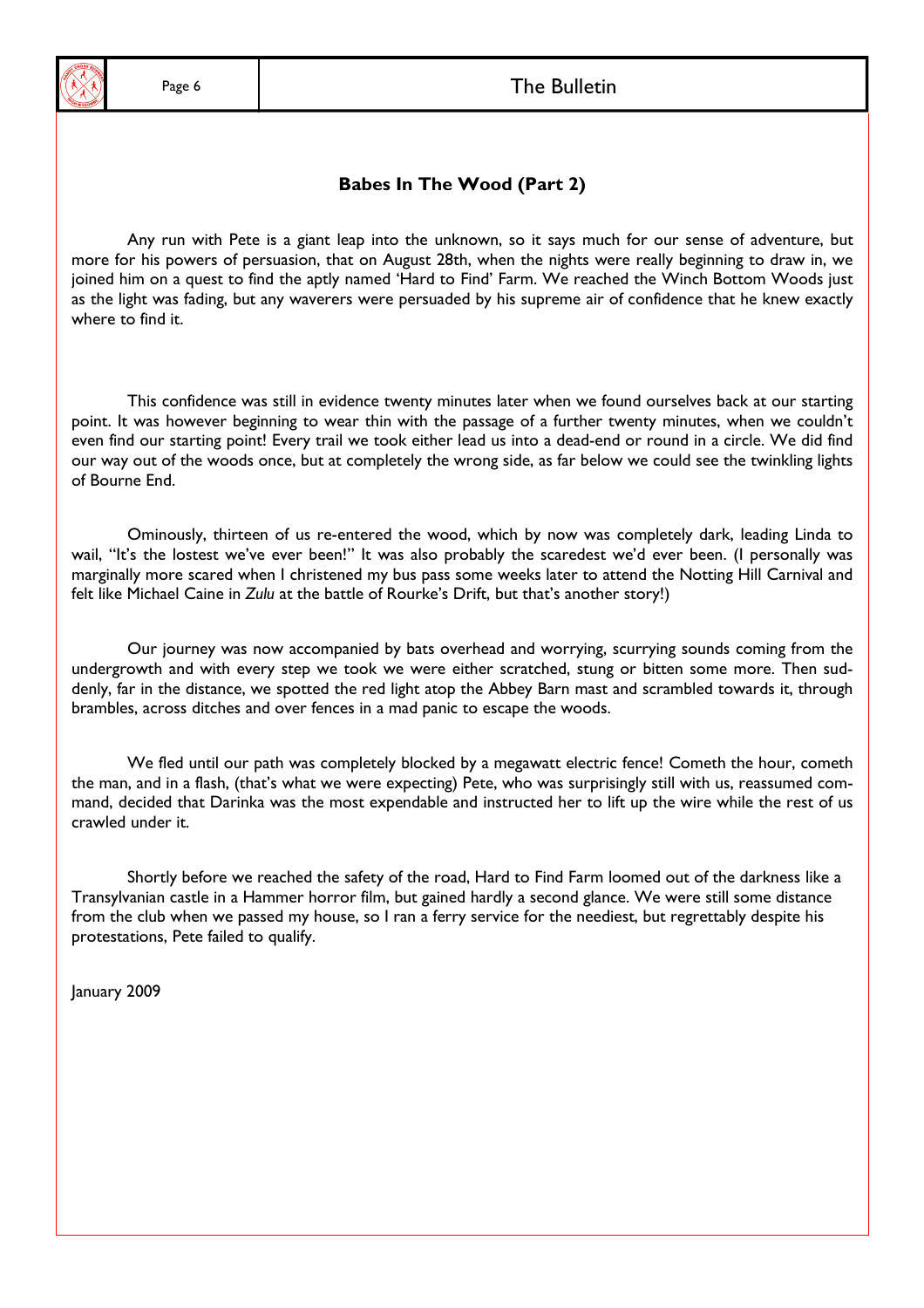# **Diary of a Diver (Diva?) 2009**

ive weeks to go before the big day of the Flora London Marathon! With the Bramley 20 behind me, the plan is to run the Datchet 20 easy, the Bournemouth Half hard, then two weeks of tapering. Looking good!

 March 19. The day had already gone badly following the final trip to the vet for the much-loved family feline whose last resting place, the vet had instructed, should be no less than three feet deep. That was a tall order, but as dusk was beginning to fall it could wait till the morrow, as this would be the last club run before the clocks changed.

 I was tucked towards the centre of a tight-knit group of about twenty of Handy Cross's finest as we neared the end of Cressex Road and it was at this point that Laura and Tora accelerated to the front. Whether their Lycra-clad silhouettes played a part in the ensuing melee I am unsure, but I was literally swept off my feet and felt myself hurtling towards the upcoming pavement. Despite the pain and shock, I fortunately made the wise decision to stay down until the rest of the pack had raced round, and over, my prostrate form. There were a few perfunctory enquiries as to whether I was OK, which being semi-comatose I was unable to answer, before they disappeared into the darkness. Apart, that is, from my old mate Gora who escorted me home.

 An initial inspection revealed that my remaining good knee was bleeding profusely as were two lacerated fingers, my ribs hurt and it was difficult to walk on my twisted ankle. No cause for alarm then!

 March 20. It would have been a daunting task to dig a three-feet-deep hole with two good legs, so as a monoped with the use of only one hand and damaged ribs my pathetic two-feet effort took up most of the day.

 March 22. Ankle now swollen grotesquely so finally go to A&E where I leave three hours later having been issued with a pair of crutches.

 March 23. Receive phone call from Falls Prevention Unit who say they're concerned about my many A&E visits, but say I probably won't heed their advice as I'm a runner. *Au contraire*, I need all the falls-prevention advice I can get! Do they suspect domestic abuse I wonder?

 April 3. Consultant tells me that my ankle needs exercising and yes, that can include some light running. I decide to keep *schtum* about ever-nearing London Marathon. He ominously tells me that I needn't return the crutches, does he possibly envisage future falls?

April 4. Jog to track and do four laps with no ill effects. Yippee!

 April 5. Decide to jog to track via Winch Bottom. With my propensity for falling I think it unwise to go down steps so run down adjacent path. Have hardly started descent when Wallop! . . . and I find myself face down in the dirt with blood seeping through my jacket from a badly skinned arm. "Stop the fight, ref! This man can't take any more punishment!" I was thinking to myself, whilst deciding whether to stay down or to attempt to get up and beat the count. My woes were further compounded at the other end of Winch Bottom when I encountered the Trevor Hunter Dining Club entering the Blacksmiths Arms. They visibly recoiled from the sorry spectacle I presented, covered in blood, sweat, tears – and now mud.

 April 25. Race Day Minus One. 11pm. All packed and ready to roll but strangely enough my ankle, which has been fine for the past couple of weeks, has been hurting all day, dismiss this as probably being psychosomatic, but will make final decision in morning.

 April 26. RACE DAY! 5.45am. Ankle holds up for 400 metre jog to Marlow Hill so, being an eternal optimist, decide that 26.2 miles will be a breeze as all my suffering had been before the big day, unlike Mr. Lansdowne's harrowing account elsewhere.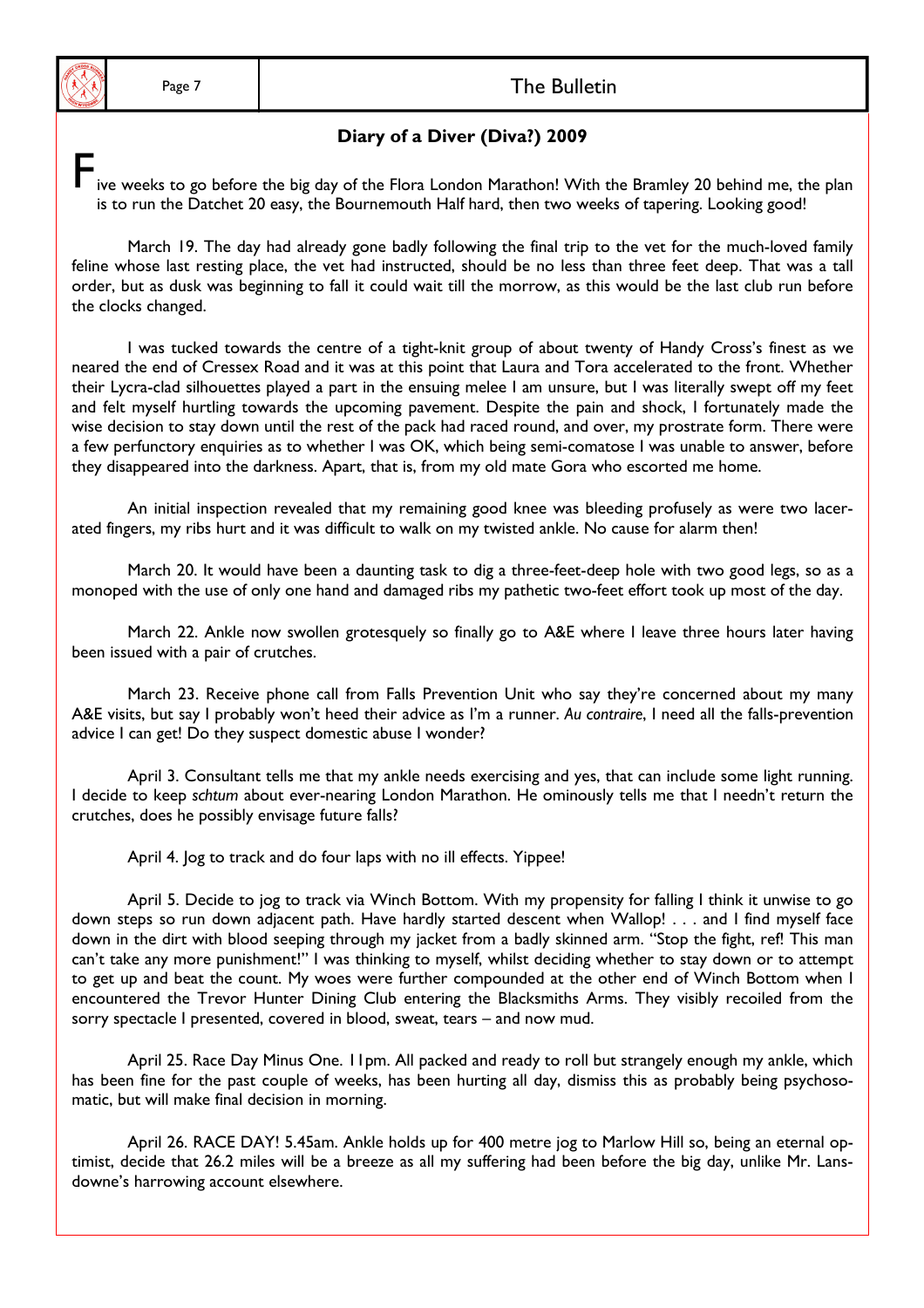## Page 8 and 1 and 1 and 2 and 2 and 2 and 2 and 2 and 2 and 2 and 2 and 2 and 2 and 2 and 2 and 2 and 2 and 2 and 2 and 2 and 2 and 2 and 2 and 2 and 2 and 2 and 2 and 2 and 2 and 2 and 2 and 2 and 2 and 2 and 2 and 2 and 2

 The first 26.1 miles of the race pass uneventfully and it is only 200m from the finish, when storming (struggling to put one foot in front of the other actually) down The Mall, that my ears are assailed by a shriek of recognition from my bosom buddy, the irrepressible Jo Smith and, incredibly, having started from different places and at different times, we had achieved the perfect synchronized marathon run, triumphantly crossing the line together!

 I only discover later that the day itself is a race of two halves, the actual marathon and then the threemile, energy-sapping slog back to the coach led by Sam Amend, going for yet another PB from the Mall to the Embankment, leaving in her wake the motley crew of Handy Cross also-rans, with me bringing up the rear.

#### The Divers Updated

 We all very much regret the imminent departure of Dave Nash but none more so than The Handy Cross Divers, of whom he was a co-founder and very much one of our biggest falling stars. It says much for his replacement, therefore, that in the past six months she is rapidly achieving notoriety on the diving circuit with a series of awe-inspiring X-rated crashes.

 I refer, of course, to the highly-acclaimed Helen Moseley, whose most spectacular dive to date regrettably necessitated hospitalisation, a fate few of us have achieved despite years of apparently trying. This was due to her daring, and inspirational technique, completely oblivious to the ensuing pain, of using her nose to break a fall. A strategy that probably makes good sense as, unlike knees and ankles, noses do not normally delay a return to competitive running.

 Her originality appears to know no bounds, as shortly after recovering from her initial fall, she hurled herself onto the barbed wire at Bluey's Farm, and her most recent escapade was to impale herself on what was probably the only stick in the middle of Fernie Fields at an interval session.

 Andy Walsh rather unkindly remarked after a Sunday run that running with me was like running with Norman Wisdom, but I'm beginning to think that if Helen maintains her current "strike" rate The Divers will have a new champion.

 Following Helen's spectacular "nose-dive" detailed in the last Bulletin, it seemed a fair assumption that it would be some time before a fall of this magnitude would be rivalled. However, not to be outdone, Mark swiftly followed her brave example and contrived, when tripping on roots whilst rushing headlong through woods at breakneck-pace (no pun intended) to break his fall with his face.

 Fortunately for Mark, and even more fortunately for all the blokes, Amanda was on hand to whip off her top in a flash, as a makeshift tourniquet. Regrettably I wasn't there personally so am unable to verify either account, but there are those killjoys who suggest it was a spare top being worn around her waist! But why let the facts spoil a good story?

 Having struggled the three miles back to the club, this brave little soldier returned to a hero's welcome in the bar, where he endured the pain even longer before eventually going to A & E for the obligatory six-hour wait to have his eyelid stitched.

 It was therefore with some trepidation on last Sunday's run that I found myself in the company of both Helen and Mark, particularly as Mark was arguing that falls should be judged on the number of stitches, whereas Helen's injury had necessitated the emergency services attending her. I was not anxious to emulate either but did have my position as a founder Diver to consider. So with this in mind I maneuvered myself to the back of the pack (no mean feat in itself considering Pete was present) and projected myself towards the ground whilst skillfully nicking my arm on barbed wire on the way down, thus maintaining some credibility, relatively painlessly, by finishing the run resembling an extra from Reservoir Dogs.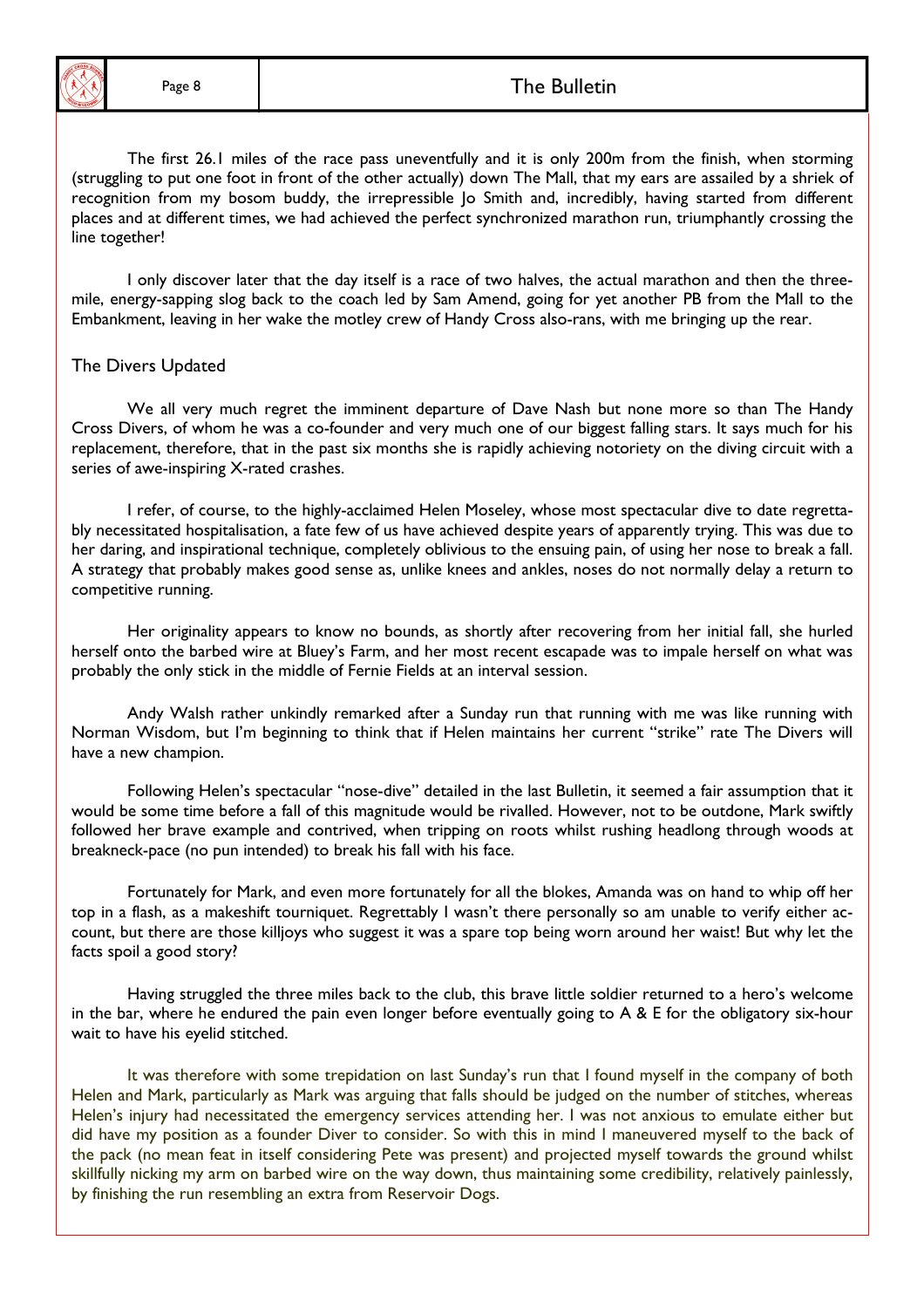## Page 9 and 1 and 1 and 2 and 2 and 2 and 2 and 2 and 2 and 2 and 2 and 2 and 2 and 2 and 2 and 2 and 2 and 2 and 2 and 2 and 2 and 2 and 2 and 2 and 2 and 2 and 2 and 2 and 2 and 2 and 2 and 2 and 2 and 2 and 2 and 2 and 2

#### **A Diver's Demise**

onsidering some of their spectacular efforts earlier in the year, the Divers appeared to be resting on their laurels and by late December no major falls had occurred. Even Tora's run at sub zero temperatures passed without incident, possibly because I was uncharacteristically late and only ran the last mile. Regrettably all this was about to change with the onset of the Arctic weather.

 Rod and Margot's Boxing Day run was as popular as ever with about twenty runners and ten or so walkers taking part. However, the snow had started to thaw and then refrozen leaving a treacherous icy surface so there seemed a certain inevitability that the day would end in tears or in A&E, or both. I was already beginning to wish I'd chosen the safer option and stayed in bed.

 My misgivings were further compounded by the presence of Ellen who had vowed never, ever to go on the ice with me again, following our horizontal rendition of Bolero at the Bracknell Ice Palace. This performance had gained a near-perfect score (no pun intended, yes it was) marred only by her hysterical cries of "Get him 'orf!" I rather think she held me responsible, somewhat unfairly, for the ensuing debacle, so was pleased to see she had regained her confidence in just a couple of years. These worries were to prove completely groundless though as the run itself, cross-country to Hughenden Park, was immensely enjoyable, but ironically the only faller was Rod who was obviously disoriented by the snow as he is familiar with every flint and tree-route for miles.

 And so it was with a feeling of elation that I arrived back at Rod's in one piece and trusted that my wife, who had joined the walkers, had had an equally good time. She had been placed under the care of Grade One Athletics Coach Mike so I certainly had no worries regarding her safety, and was still unconcerned when she said she'd had a minor mishap, but nothing serious just a bit of mud on her trousers.

 Unusually, though not surprisingly being Christmas, it was a quiet night at A&E when we finally checked in several hours later, as her wrist had become increasingly more swollen and more painful throughout the day. Eventually it was diagnosed that she'd broken two bones in her wrist, and this on her first attempt!

 John Lennon was once asked if Ringo was the best drummer in the world, to which he replied "Ringo is not even the best drummer in The Beatles!" Well, my position is similar, having spent years of pain and discomfort establishing The Divers I'm suddenly not even the best Diver in my own house!

 "Cliveden is cancelled due to the dangerous state of the ground and we are unable to guarantee runners' safety." Most people would have thought this news an excuse for a lie in, but not our Nick! He thought it a good idea to 'seize the day' and organise an alternative run from the club on a bitterly cold day - with predictable results! On a surface that would have done justice to an ice-rink there were nine starters, which was an appropriate number as we were to go down like skittles..

 Scarcely had we hit the open road when we incurred our first casualty in the shape of Helen '2008 Diver of the Year' Moseley, who found herself unceremoniously dumped on her rear on the ice. As her party piece is to break falls with her nose, she was caught completely by surprise and retired hurt. We had travelled a further mile or so across the frozen tundra when our guest runner, who must have been recruited from the local sanatorium, performed a similar sit down strike.

 I guessed by now we were out past Lane End but there were no recognisable landmarks and the landscape resembled more the foothills of the Hindu Kush so trust Donna to choose this point to go over on her ankle and stay down.

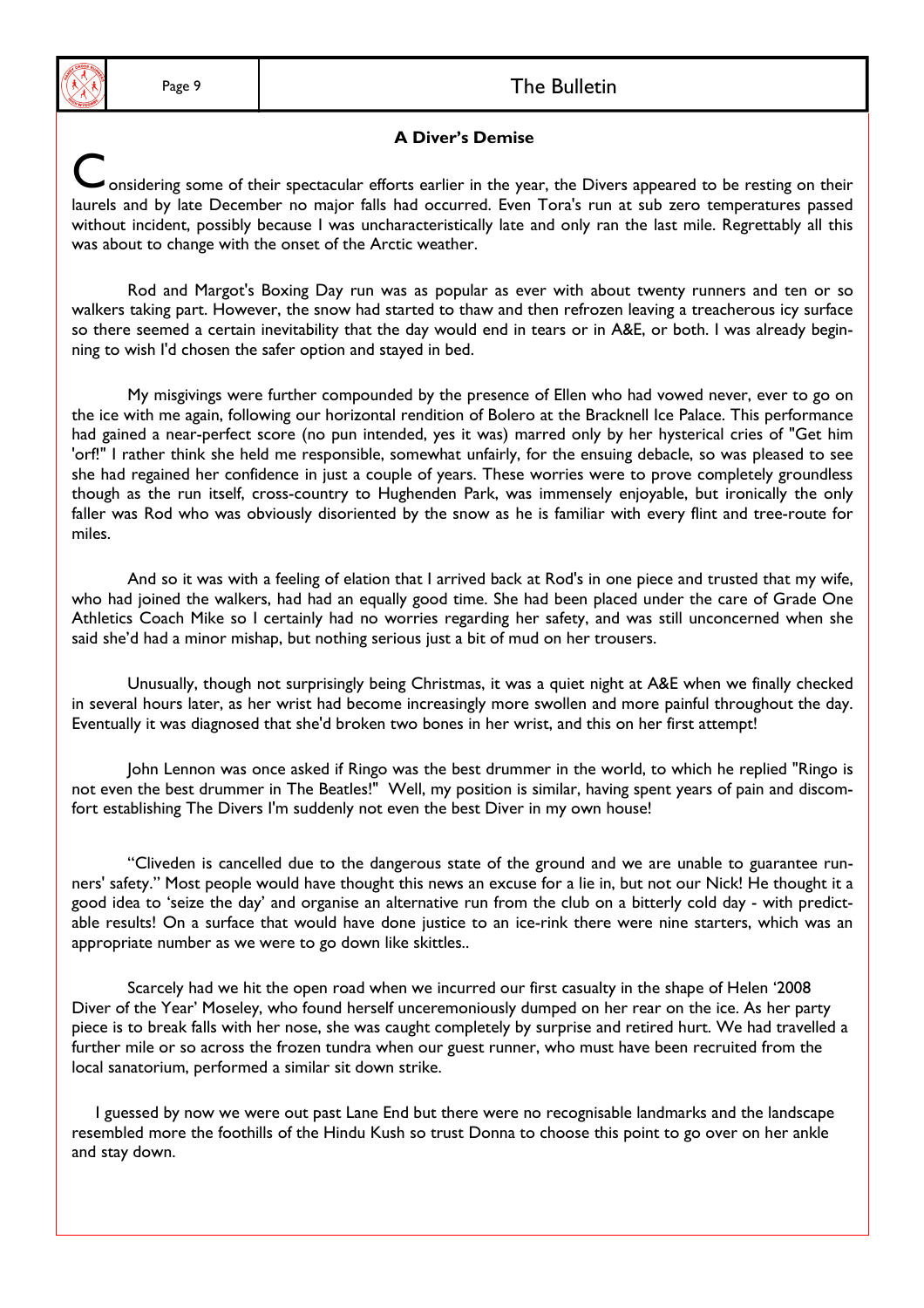

Ξ

## Page 10 and 1 and 1 and 1 and 1 and 1 and 1 and 1 and 1 and 1 and 1 and 1 and 1 and 1 and 1 and 1 and 1 and 1 and 1 and 1 and 1 and 1 and 1 and 1 and 1 and 1 and 1 and 1 and 1 and 1 and 1 and 1 and 1 and 1 and 1 and 1 and

 The one thing you instantly need, and never have to hand for an injury, is ice. Well she was in luck as there was ice as far as we could see in every direction. We were then faced with the bleak choice of carrying Donna or leaving her to an uncertain fate, so it was just as well she decided to struggle on. Personally I would have waited with her, but I'd already sacrificed a good time in the Marlow Half by carrying her and Cheryl across swollen rivers (See results elsewhere).

 It wasn't until nearing the end of the run that I performed the notorious 'head banger' when six-minutemilling and completely oblivious to the underlying ice, my glasses flew in one direction and my hat flew in another but, unlike Bracknell, there was no soft body to cushion my fall and my head hit the ground with a resounding crack.

 I lay motionless on the cold ground staring up at the leaden sky for what seemed an eternity before being hauled to my feet and forced to run the rest of the way with my hat crammed full of ice to cover the purple lump on my head. I remarked to Donna that twisted ankles were worse as bumped heads don't stop you running. But she disagreed and quite rightly stated that twisted ankles don't kill you! Thanks again Nick for an unforgettable experience!

 But that was then, and now it's a new year and Pete's just started his Marathon training. So last Sunday, with the heaviest snow of the year still on the ground, eight of us took off on the first Club Run of 2010. It was nine miles long and through woods and across fields of virgin and often deep snow. No falls, no injuries, except Pete, just a thoroughly enjoyable run! In fact the most dangerous part of the run was probably racing across Booker Airfield in deep snow dressed like terrorists! Roll on Summer!

January 2010

#### **What A Shower!**

ebruary 28th and Aston Villa were due to play Manchester United at Wembley. So what! Whatevah! Who cares? Certainly not seven of the eight runners who so selflessly met at the Spade Oak at 7.30 a.m. on what was probably the most miserable and wettest morning of the winter. However, we had assembled at this ungodly hour to support the eighth runner, Craig Atkins, who regrettably for the rest of us, needed to get to Wembley early enough to buy a ticket, and prior to this wanted to run 20 miles!

 So the plan was to join up two of last year's mystery runs in a figure of eight, running first to Boulters Lock, and then back through Cookham to Temple Lock, with a few added-value points of interest thrown in. Having slipped and slithered our way along the towpath to Cookham, running into the teeth of a sou'wester and struggling to keep up with Grace, we left the Thames Path and headed across open fields along the Greenway in search of drier land, only to be greeted by a sea of mud.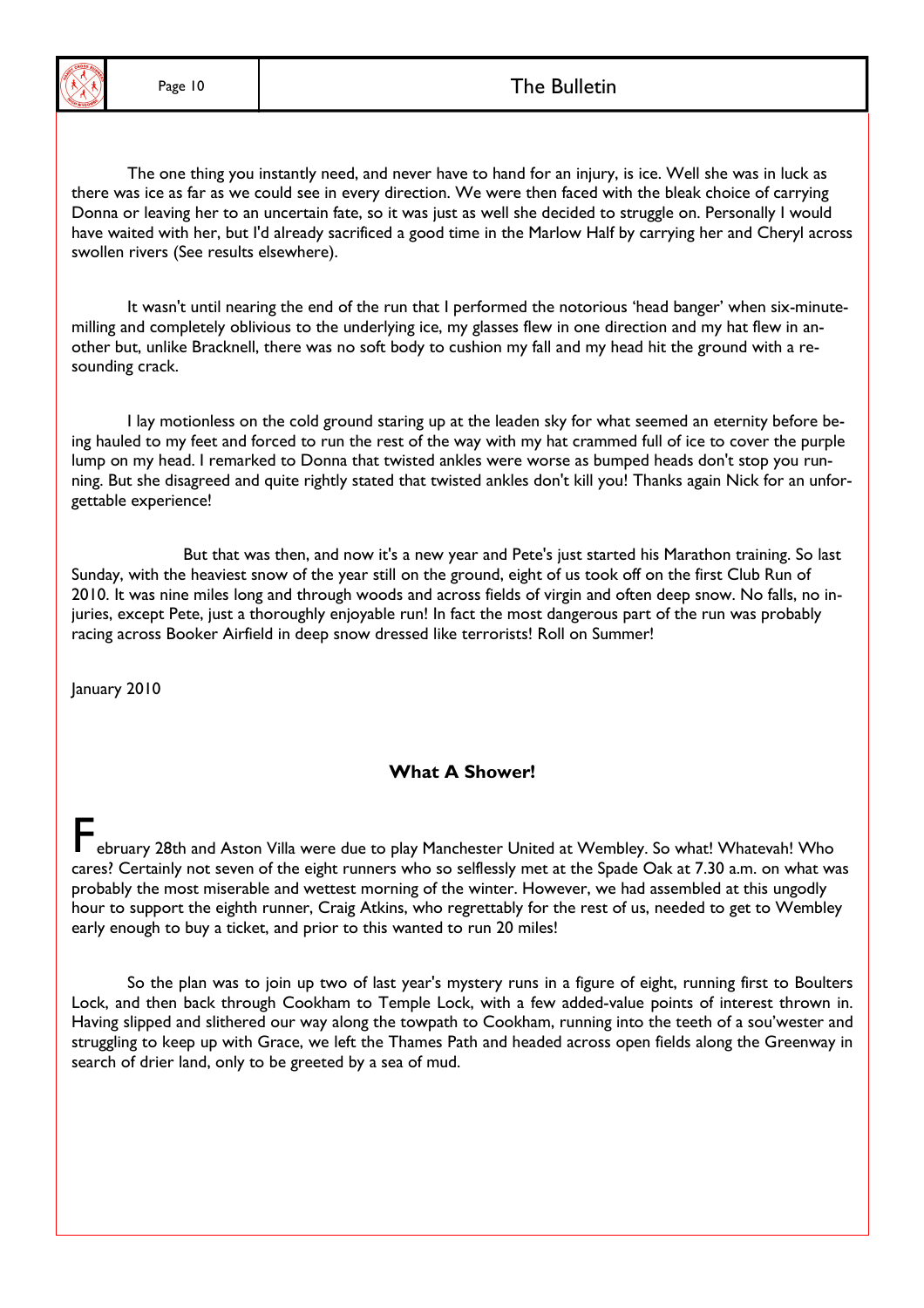

# Page 11 and 1 and 1 and 1 and 1 and 1 and 1 and 1 and 1 and 1 and 1 and 1 and 1 and 1 and 1 and 1 and 1 and 1 and 1 and 1 and 1 and 1 and 1 and 1 and 1 and 1 and 1 and 1 and 1 and 1 and 1 and 1 and 1 and 1 and 1 and 1 and

It was here that I planned the first point of interest, as some years earlier Liz had pointed out a tree in which dwelt dozens of parakeets. On this day though even the tree looked dead, let alone the birds but I attributed this to the fact that on the earlier occasion it had been a glorious summer morning (come to think of it I don't recall seeing any parakeets then either). Our disappointment was short-lived though as minutes later we came upon a statue of a family of hippopotami, but in these swamp-like conditions to encounter the real thing would have been no great surprise! We were now nearing the halfway point of the first stage and eagerly anticipating what was planned to be a major highlight, namely the state-of-the-art loos at Boulters Lock. Imagine our crushing disappointment when our access was barred by a sign saying "Flooding - Island Closed!"

 With our spirits somewhat dampened we headed back along the towpath, stopping only when we reached the tree which bears the historic legend 'At this spot in 1745 absolutely nothing happened' and incredible though it may seem, absolutely nothing happened again! We were now nearing the halfway point and tragically we were to lose half of our number when Margaret retired, with the somewhat lame excuse that she'd run a cross country race the previous day in similar conditions. Dave, Amanda and Grace also left in sympathy.

 Craig, Cheryl 'the indefatigable' (look it up) Jo Smith and myself then started the long haul to the summit of Winter Hill, normally well worth the effort for the magnificent views, except on this day the only view was of the clouds below us. Clouds which we ran through minutes later when hurtling down through Bisham Wood in what appeared to be a flash flood. At this point we decided not to go to Temple as the footpath would have been impassable, so headed towards Marlow Bridge. Hallelujah, at last we're heading home and that would be near enough twenty. However on reaching Higgi(n)son Park I was alarmed that they were heading back towards the Temple towpath, where only a few weeks earlier I had waded waist-deep through icy water with Amanda, but a last-minute change of direction led us out onto the Henley road.

 Before the advent of the GPS we would have known by how we felt that we had run twenty miles and nobody would have argued. Well, when we eventually got back to the car park, I knew we had run 20 but Cheryl's duff Garmin wrongly said that we had run just under 18.5, so they decided to round it up by running to the level crossing. Whilst I was collapsed on the level-crossing gate it was decided that running back to the Bourne End road would make it up to nineteen, so off we trudged again.

 Having lost the will to live some miles previously and bringing up the rear with Cheryl, I wasn't party to the decision that having reached the road we turn right and run towards Bourne End, but when we finally got back to the car park we were still one-tenth of a mile short of twenty, so Jo and I ran to the level crossing again while Craig and Cheryl did a couple of laps of the car park. Twenty miles of misery in atrocious conditions in four and a half hours - and I'm only training for the Wargrave 5k!

(Sore) Footnote: Craig got to Wembley too late to buy a ticket and had to settle for watching his beloved Villa lose in a pub near the stadium!

April 2010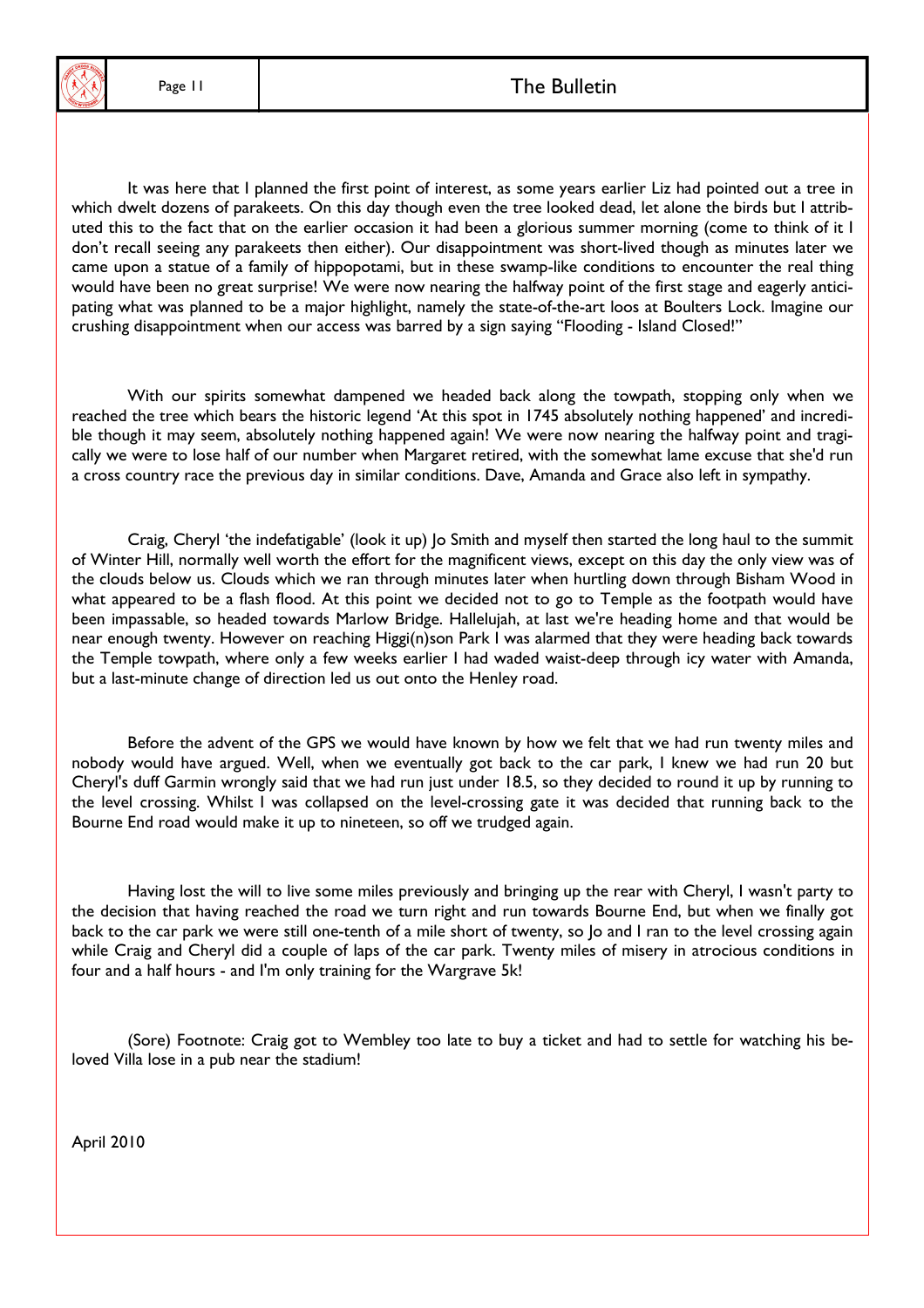#### Page 12 and 12 and 12 and 12 and 12 and 12 and 12 and 12 and 12 and 12 and 12 and 12 and 12 and 12 and 12 and 12 and 12 and 12 and 12 and 12 and 12 and 12 and 12 and 12 and 12 and 12 and 12 and 12 and 12 and 12 and 12 and

#### **Tales from the River Bank**

ver the last few months the 8 a.m. Sunday morning river runs from the Spade Oak have become immensely popular, in fact some weeks there have been as many as six of us scaling the dizzy heights of Winter Hill.

However, no run has ever been more popular than this year's pre-London undress-rehearsal when no fewer than eighteen runners turned up, even coming from as far afield as Little Kingshill. The reason for this spectacular turnout was the much-publicised guest appearance of our very own celebs, namely Alice in Wonderbra and her bosom-buddy (I use the term advisedly) The Queen of Hearts, aka Donna and Cheryl.

 The run started at an electrifying pace with the two A-listers at the head of the procession, and the rest of us in hot pursuit like the proverbial Mad Hatters, or was it March Hares? They were undoubtedly spurred on by the shouts of "Cor!" and "Phwoar!" which greeted them as they streaked along the riverbank, and the rest of us were spurred on by the belief that with such gravity-defying outfits a 'wardrobe malfunction' was on the cards.

 It is normally our practice to walk through Cookham churchyard, though under the guise of respecting the deceased it's actually because we seize every excuse to stop running, and this day was to be no different. It would have been difficult for our heroines to have been less appropriately dressed in a graveyard and the more sensitive among us, *moi* included, attempted to shield their scantily-clad forms from the decaying gravestones. Even so I wasn't sure if the rumbling we heard was the angered gods voicing their disapproval or, far more likely, the churchyard's incumbents striving to cop a better look. Particularly Sir Stanley Spencer, Cookham's most famous son, whose painting *"The Resurrection"* depicted himself and other villagers leaning naked against the gravestones. Life imitating art or what?

 Our run then took us across the golf course, much to the amazement and delight of the early risers who had doubtless never witnessed a finer pair of birdies, but our birdies were the sort more likely to be found in Tiger Wood's address book than on a golf course. We then began the ascent of Winter Hill where the air and the crowds became much thinner and at this point we realised that one of our hotties was missing which beggared the question *"Alice! Alice! Where the \*\*\*\* is Alice?"*

 After our earlier experience it was with some trepidation we heard the church bells announcing our imminent arrival at Marlow churchyard just as the congregation was beginning to file in, but our prayers went unanswered and the much anticipated "vicars and tarts" *ménage* never materialised, due solely to the apparent shortage of vicars.

 For those who missed the momentous occasion the paparazzi were on hand and photos will no doubt eventually appear on our website, but if you can't wait I believe they're already available on the less discerning areas of the internet.

*STOP PRESS.* Beware all you red-blooded males as one of our dynamic duo is already planning to run next year's marathon dressed as the leather-clad Xena the Warrior Princess. I'm not at liberty to say exactly which one, but Xena would never have allowed the barman in The Old Sun to knock a drink over her as an excuse to enthusiastically give her nether regions a good polish with his Pledge-impregnated duster!

*For those people who didn't go to The Old Sun on that propitious occasion, the young lady in question had her shapely legs stretched out across two chairs, the sight of which so confused the barman that, after knocking over her drink, he grabbed the first cloth he could find, which had been used previously to polish the furniture!*

August 2010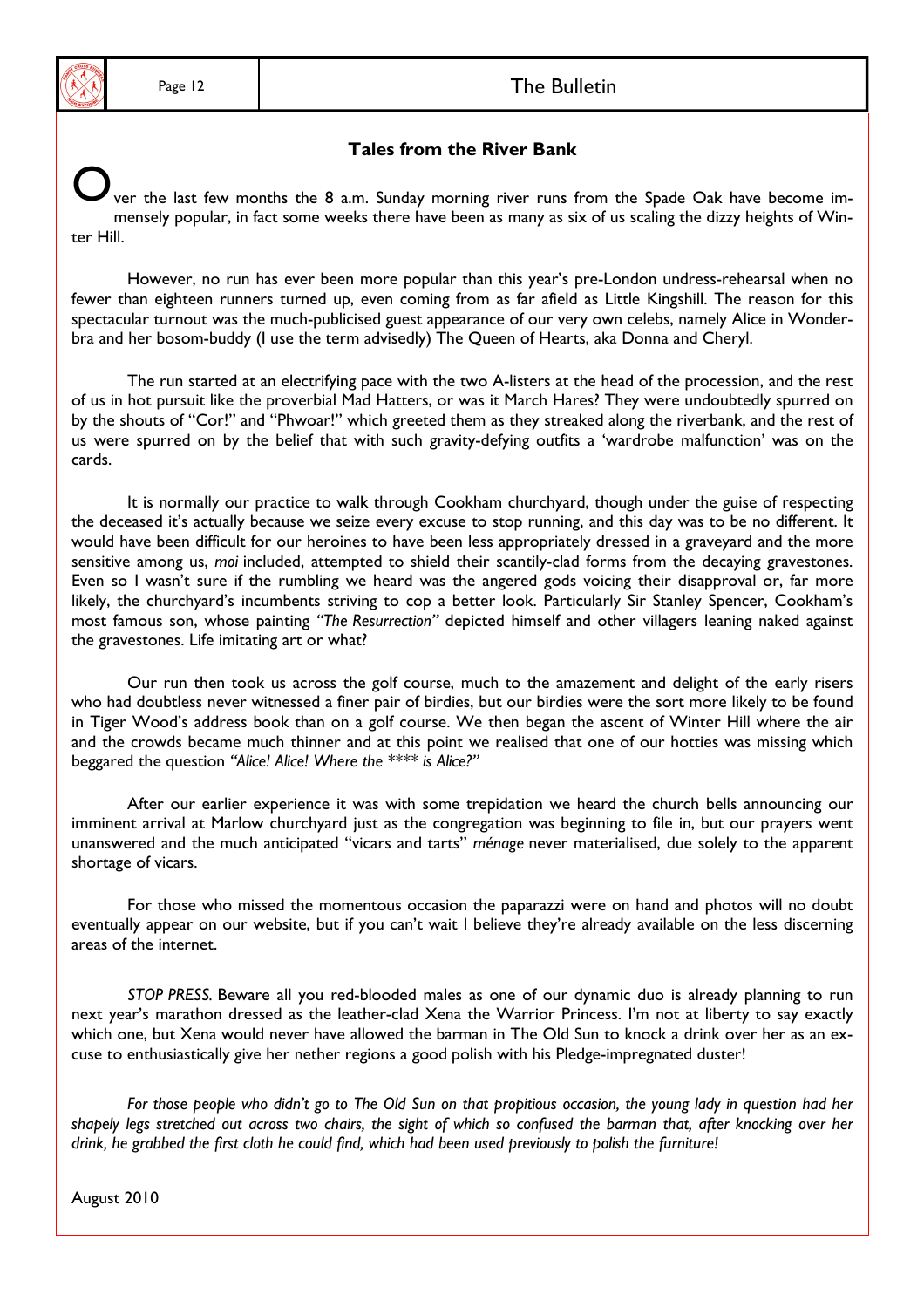

I

 The change to British Summer Time always brings a new set of challenges for Handy Cross Divers when the treacherous icy pavements and ill-lit kerbs are replaced by the half-hidden stumps, roots and flints, which never forgive a lapse in concentration, and this year has proved no exception.

 There was initially very little scope for falling, however, as the first two weeks of the lighter evenings were spent hopelessly lost in Winch Bottom Woods looking for the exit, under the leadership, of course, of our much-maligned chairman. No doubt we would have spent the third week doing the same had Rod not run the route in reverse prior to our departure. This enabled us to pick up the pace and give Pete the opportunity to execute a manoeuvre of such rare athleticism and grace (not you Grace) as to be unparalleled for a person of his stature. Though undeniably a fall of great artistic merit it was, very regrettably for all who witnessed it, completely lacking the three main elements of a worthy Dive, namely, bone-crunching pain, blood, and tears.

 So the Dive of The Year thus far must be that of Angie's, a previous Diver of some repute. Whilst out in the woods over Skirmett she stumbled and badly grazed her shin, got to her feet, took hardly a step, then, for reasons known only to herself, hurled herself to the ground, very badly injuring her finger, knee and elbow and had to be helped , bleeding profusely, to a nearby house. Nice one Ange!

August 2010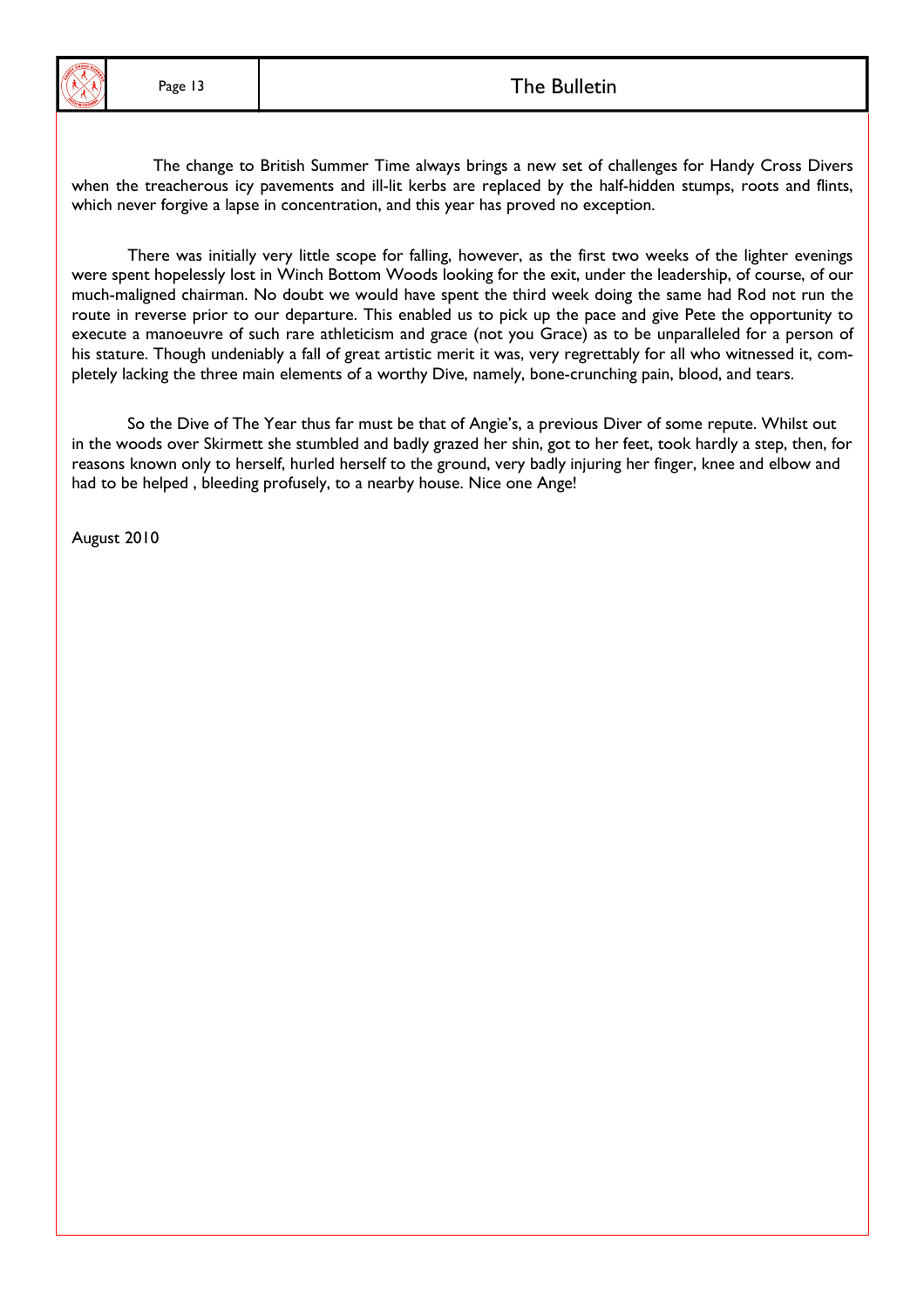#### Page 14 and 1 and 1 and 1 and 1 and 1 and 1 and 1 and 1 and 1 and 1 and 1 and 1 and 1 and 1 and 1 and 1 and 1 and 1 and 1 and 1 and 1 and 1 and 1 and 1 and 1 and 1 and 1 and 1 and 1 and 1 and 1 and 1 and 1 and 1 and 1 and

#### **The Telstars**

It was to be the final mystery run of the year and seeing that Ellen, Frank, Sally and Phil (S not H) had chosen the shorter option, I was anticipating what promised to be a good fast run. Shortly into the run however, Trevor handed me his map and asked would I assume control as he was finding it too tough. So, regrettably, I had to make a sacrifice for the greater good of the group and although running well within myself I decided to regroup and wait for the stragglers by the Harrow. As it was still quite light I suggested that we add a loop to the proposed route and perhaps run up to Speen or Kingshill, as minutes earlier we had briefly met with those doing the long run who had headed off in that direction.

When my suggestion was met by a sea of shaking heads, I looked for a bloke for back up, as it is a wellknown fact that girls can't be as decisive as us men and could easily be persuaded to go the extra mile. So I scanned the dissenting faces looking for the inevitable support then, as I felt the panic rising, I scanned them again individually; Laura, Donna, Gemma, Kat, Liz, Cheryl, Fran, Amanda, Lucy, Rachael and Helen, slowly the terrible truth dawned on me, there was to be no male back-up as there were no other blokes present, just eleven young maidens (well, once they were!) and me.

Having been forced into this unenviable position, my first thought was to leave them to fend for themselves and rush off after the earlier group. But I could ill afford the five-minute start they'd had, so having exhausted the alternatives I decided to take seriously the mantle of responsibility that had been thrust upon me and strive to guide them safely through the difficult, wooded terrain that lay ahead. I firstly told them that I realised they were probably rubbish at map reading and navigating but just to trust me, and I was further encouraged when one of them referred to the group as Terry's Tarts! Although this epithet had a certain cachet I thought it would encourage too many knockers *(sic)* so thought Telstars more apt.

Night was rapidly falling when we finally set off on the hazardous trek toward the distant forest and hardly had we started when an ear-splitting clap of thunder and a short, sharp shower thankfully silenced the cacophony of high-pitched gossiping voices that surrounded me. Whilst sheltering under a tree it was suggested that to pass the time we hold an impromptu Miss Wet Tee-shirt competition, but the motion was defeated by eleven votes to one, and quite rightly so.

Having been disorientated by this excitement I proceeded to lead them three times round the village hall car park looking for the footpath, before one of my appointed deputies, who we'll call C.S. (it's a gas, gas, gas!) discovered it in an adjacent field. This footpath led ever upwards and confirmed my worst suspicions that some of these fit birds were not as fit as they looked, but at long last we arrived at the edge of the woods. I began to rue the day many years ago when my mum insisted I join the Church Lads Brigade instead of the Boy Scouts, but on the other hand, it seemed highly likely that we could be doing a lot of praying in the hours ahead.

So without further ado, we plunged into the eerie darkness and I instantly realised that nothing in my life thus far had prepared me for the experience of being lost with eleven scantily-clad babes in the wood and the realisation that, if I was to fall, I would be unlikely to survive to tell the tale. Having wandered round aimlessly for what seemed like hours after A.P. (an ap for every occasion) mistakenly said she knew the way.

 Hysteria was beginning to take over, but I bravely fought it without it spreading to the girls and our ordeal came to an end when a gap in the clouds enabled me to catch the briefest of glimpses of the Ursa Minor constellation, by which I triangulated the position of the Le De Spencer Arms and led them triumphantly back to base.

There would now have followed an eye-witness account detailing the scenes of absolute debauchery when the Handy Cross Ladettes, ably assisted by a guest Belgrave Harrier, descended on The Falcon to celebrate Donna's birthday - had I not finally succumbed to the significant rewards to let "What goes in The Falcon stays in The Falcon!"

October 2010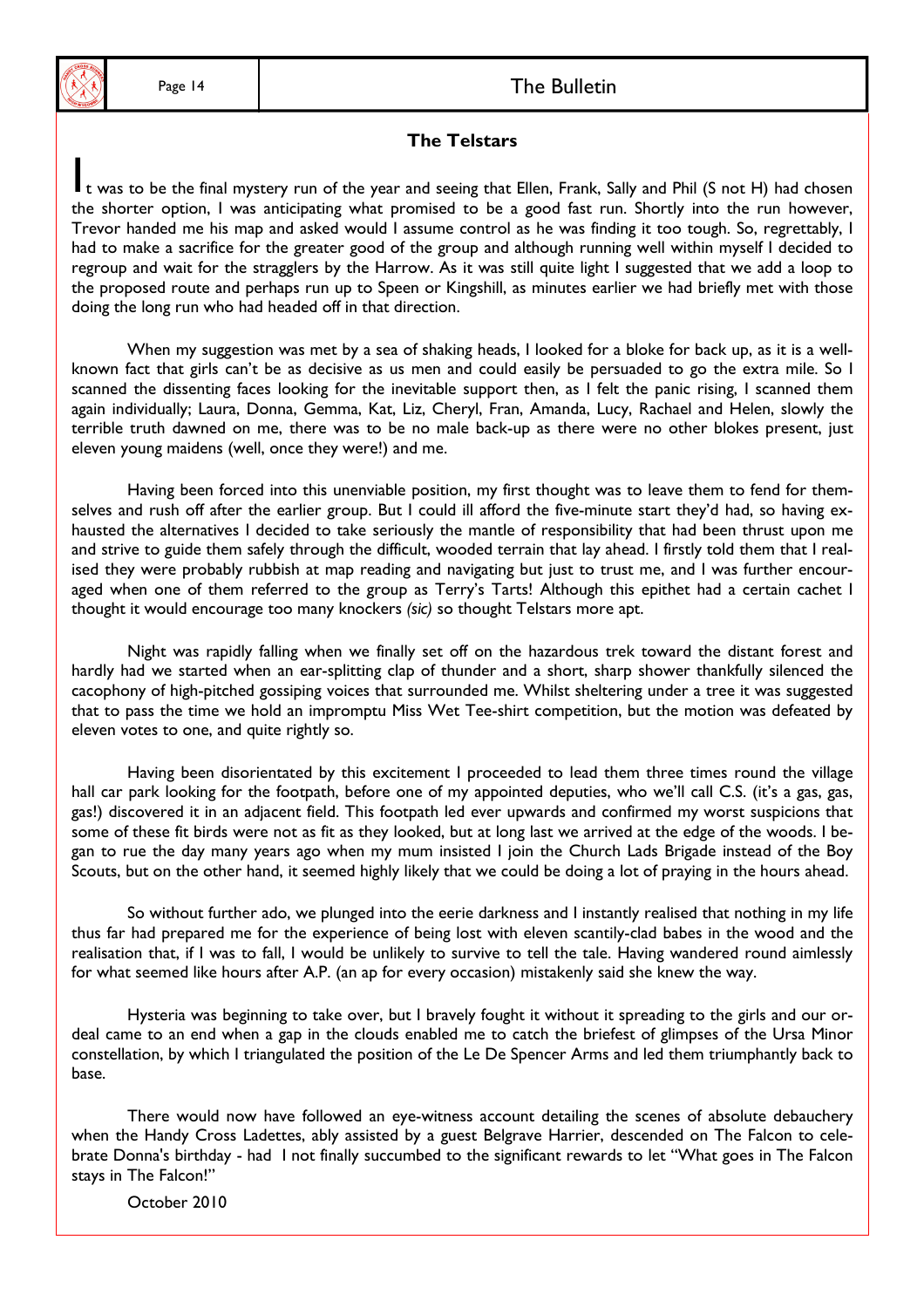## Page 15 and the Bulletin The Bulletin

#### **A Walk In The Park**

aving reached my allotted three-score-years-and-ten some weeks earlier I remarked, somewhat smugly, on the London Marathon-bound coach, that I only had to get under five hours for a Good For Age entry so would probably be eligible for ever.

 These words were to come back to haunt me some hours later when, my calf having conked-out at the nine mile point, I found myself laid back on a grassy verge enjoying the warm Spring sunshine and the ministrations of two Bermondsey Belles enthusiastically massaging my legs with Deep-Heat, and yes, I am aware that injuries need ice not heat, but had no wish to curb their obvious enjoyment.

 I was brought sharply back to reality when out of the sea of passing runners a voice called out, "Alright Terry?" The race number was Pete's but the runner bore a striking resemblance to Nick Martin. I set off in hot pursuit at a fast hobble to ask if he could tell my support network at Mile fourteen that I would be running late, but he sped off out of sight, confirming my suspicion that it must have been Nick as Pete would have joined us on the grass.

 It was with some trepidation that I eventually reached the St Johns Ambulance station at Tower Bridge, knowing that in previous years Chris had entered the tent as an injured runner and emerged as the bandageswathed Invisible Man. So after a relentless pounding (just like Mike's) had no effect I decided I would pull out of the race when I met up with my supporters just one mile away.

 At last I spotted the helium-filled dolphins on extendable fishing rods (thank you Chez!) and knew that my ordeal was at an end. My family and so-called friends had other ideas though and rather than give me the sympathy I so richly deserved, they thrust me unceremoniously back into the melee with promises to see me at Mile twenty one and assurances that there were still Handy Cross runners behind me (and I actually believed them!).

 Though initially the prospect of walking another twelve miles seemed daunting, I set off at a brisk pace and soon found that I began to rather enjoy it, particularly with the massive encouragement I was receiving, though I'm not normally one for milking the crowd (much!)

 I found I was able to wave my appreciation and was being treated more like an all-conquering hero than a pretty miserable also-ran. It wasn't, however, until I reached the depths of Whitechapel that I encountered all the usual suspects who make up the Handy Cross Barmy Army supporters and whose reputation for keeping up the fluids on Race day is legendary, in fact it is usual for the marathoners to have to help the supporters back to the coach, and even at this stage it was apparent that this year would be no exception.

By the time I'd walked to The Embankment the proper runners had long gone, and most people, mainly in fancy dress, were walking, and having already been overtaken by hula-hoopers, tray-carrying waiters and jugglers it was no surprise when entering Birdcage Walk that the first of the rhinos passed me!

 When we finally turned into The Mall absolutely everyone, except me, started to run and when I neared the finish line the cheering reached a crescendo which even I thought was a fraction O.T.T., but then realised that the cheers were for the two-man bus that pipped me to the post!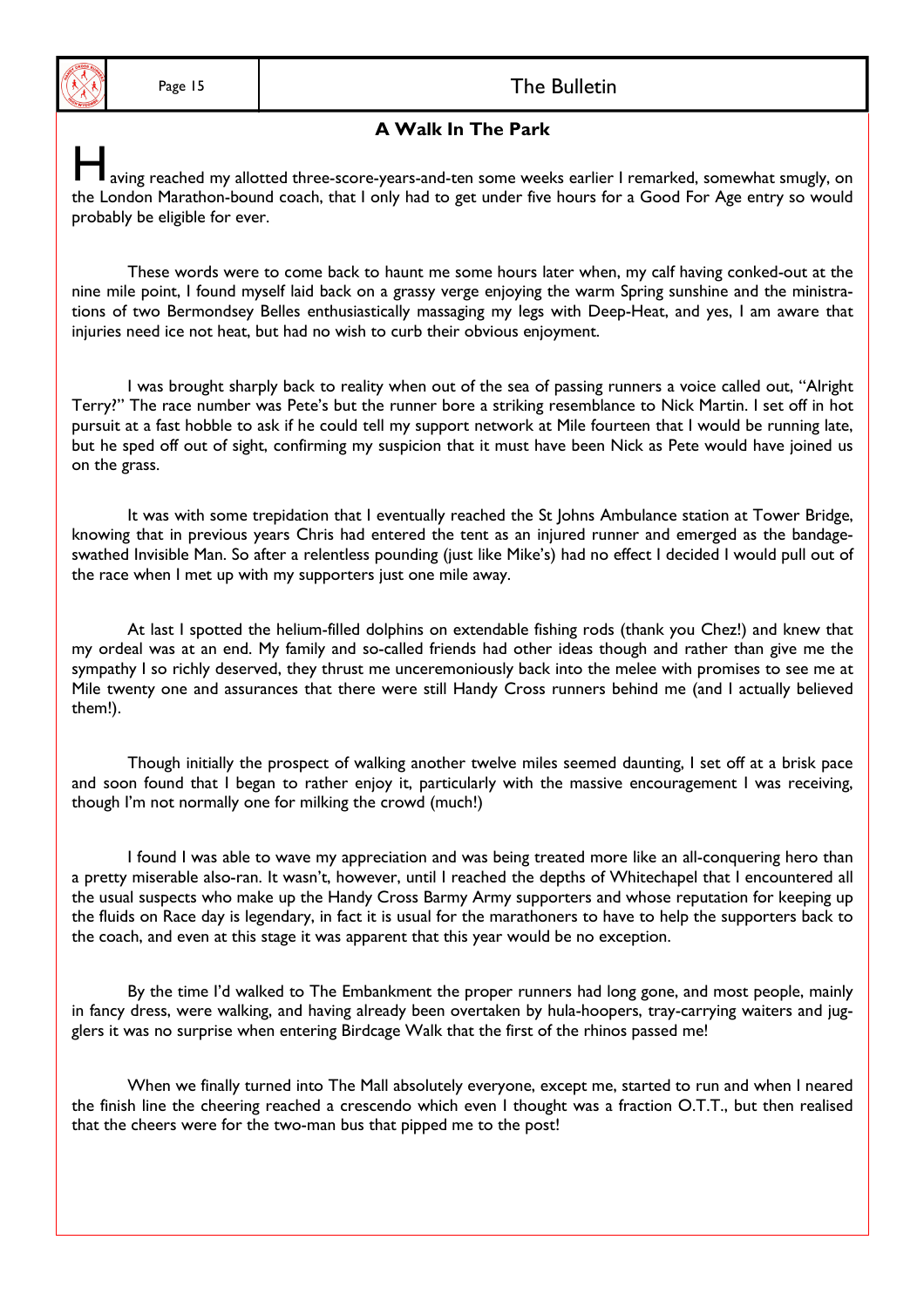

## Page 16 and 1 and 1 and 1 and 1 and 1 and 1 and 1 and 1 and 1 and 1 and 1 and 1 and 1 and 1 and 1 and 1 and 1 and 1 and 1 and 1 and 1 and 1 and 1 and 1 and 1 and 1 and 1 and 1 and 1 and 1 and 1 and 1 and 1 and 1 and 1 and

 I was now left with the problem of running a marathon in less than five hours before the GFA deadline of mid-July. Being injured the options were extremely limited to just Cork (too far) the Marathon of Wales (too hilly) and finally Boddington.

 The advantage of Boddington was that it was flat and (the organisers lied) fast. The disadvantage was that it consisted of eleven anti-clockwise laps of 2.2 miles preceded by half a lap, and then an extra spur to finish in the scenic grounds of Boddington Manor.

 Concurrent to the marathon, and on the same course, there was to be a 50k race (fourteen laps) and a 100k race. Prior to this was a 10k charity race which shared part of the course. It would be virtually impossible to think of anything more mind-numbingly boring and even with six weeks to go the prospect filled me with dread!

 It was a certainty that the day would be warm, particularly as all the preceding weekends were miserable affairs, so it was no surprise when the forecast was for the hottest day of the year with temperatures nearing ninety degrees. It was no small feat therefore, convincing the memsahib how enjoyable it would be for her to stand for five hours in the middle of nowhere watching dozens of sweaty runners!

 The day started promisingly with complete cloud cover, but the race was not due to start until 11.15 and temperatures were already soaring when we reached Boddington Manor to collect my chip from the organisers, the aptly named 'Beyond the Limitations' and it became apparent that most of the entrants were seeking GFA times and the rest were the nut jobs who make up the100 Marathon Club, who think running marathons every week is fun!

 It was a walk of a mile to the cluster of cottages at the start and apart from this the only other distractions on the course were the water-station dispensing bottles of water and cups of Hi-Five, and a churchyard wall where the small group of supporters were positioned. The course itself was completely flat and featureless apart from 5-mile markers for the marathon and 10k markers for the rest. With no mile markers I had calculated I needed a lap time of about twenty three minutes, which would leave a bit in reserve for the odd walk, a doddle in normal conditions. Not so for those looking for a GFA time of three hours which meant completing each lap in under fifteen minutes.

 With the first lap completed in twenty one minutes, I made the conscious effort to slow down, but every subsequent lap was slower than the previous one. The race soon settled into a regular and monotonous pattern consisting of a drenching at the start of each new lap where a hose was left on, followed by a soaking at the water stop and a third when we reached the spectators, whose numbers seemed to be growing when joined by more runners who were dropping out, including the legendary wheelchair duo Mick and Phil last seen in the Wycombe Half.

It wasn't until the seventh lap that I stopped to walk for the first time and at this point my time started to drift. By Lap nine, the runners were few and far between and it was impossible to tell which lap they were on, or even what race they were in, as many had taken time out to recover, but whereas I wrongly assumed that many had finished even more had given up.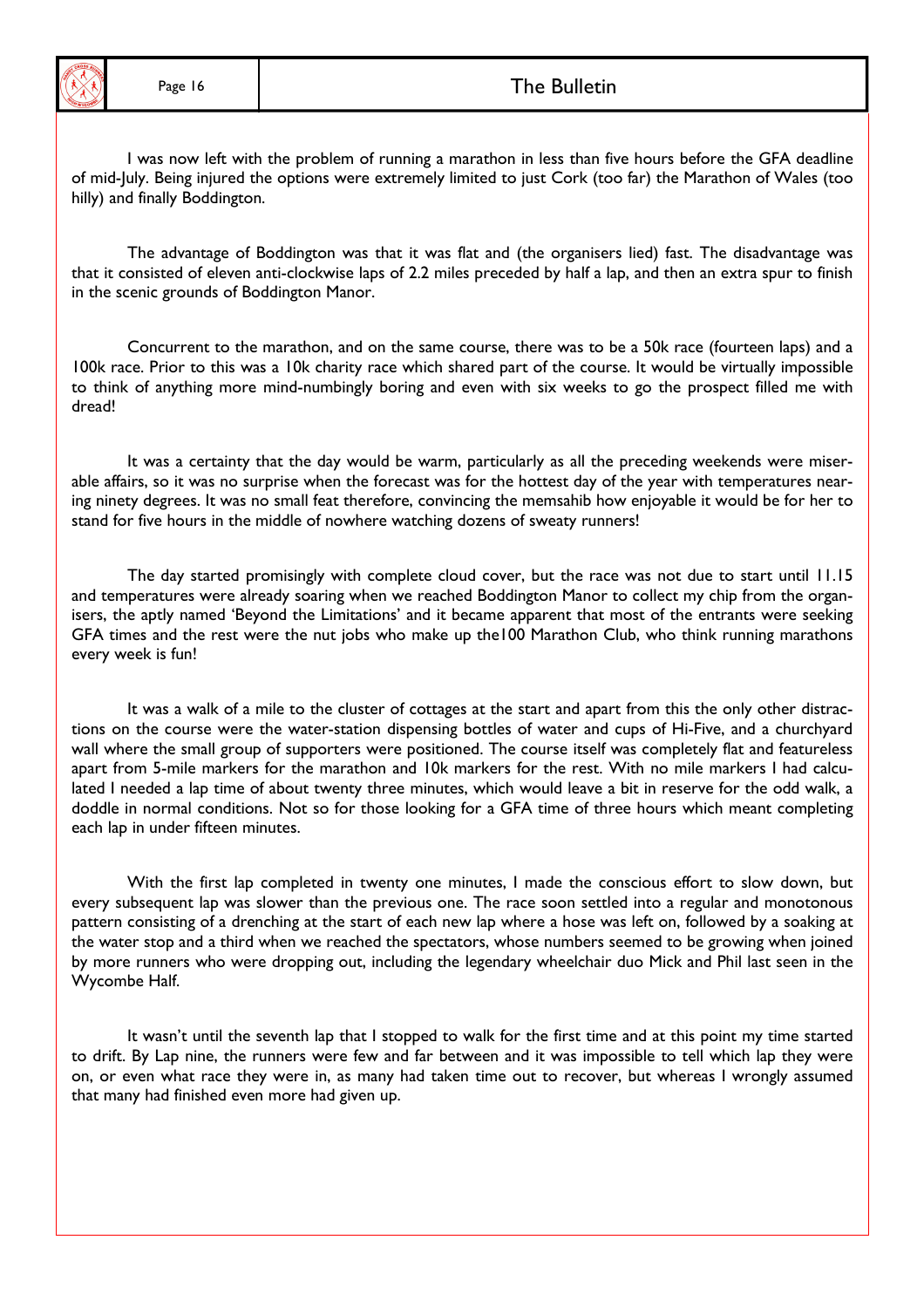

## Page 17 and 17 and 17 and 17 and 17 and 17 and 17 and 17 and 17 and 17 and 17 and 17 and 17 and 17 and 17 and 1

 By now the heat was unbearable and my lap times had slipped to twenty seven minutes when I espied in the distance a mirage, not palm trees and a cool oasis, but unless I was hallucinating it looked remarkably like Craig Atkins in his running gear! Yep, good old Craig had come to support me for the last lap. I still had fortyfive minutes left to finish but thought at this stage anything could happen.

 With Craig doing all the talking I struggled round the last lap but when we came to the finishing spur a strange thing happened, I found that although I was certain to achieve my time, Craig was running faster and faster leaving me for dead, until he disappeared from view to be violently ill. He says it was an iffy gel, but I rather think the sense of occasion overwhelmed him. Thanks, anyway Craig, you're a star!

The temperature when we left at 6 p.m. was still twenty nine degrees and having come  $40<sup>th</sup>$  out of the 60 finishers, with 64 non-finishers I decided to put the experience to good use, but regrettably The Marathon des Sables in The Sahara is already full for 2012.

July 2011

Terry's Birthday

 Rarely am I stuck for words as can be seen elsewhere in this Bulletin! The party that was arranged for my 70<sup>th</sup> Birthday however, was one such occasion, in fact I was undoubtedly more speechless and overawed than I've ever been or will be again.

 I am completely baffled as to how it could have been kept such a secret, when I do like to know what's going on, and how I was excluded from all the relevant emails, with the exception of those relating to the fake post-marathon dinner.

 I was even asked for a choice of venue for this occasion and suggested curry as Donna had said she didn't want curry, little realising that La Tasca's had been booked some weeks previous!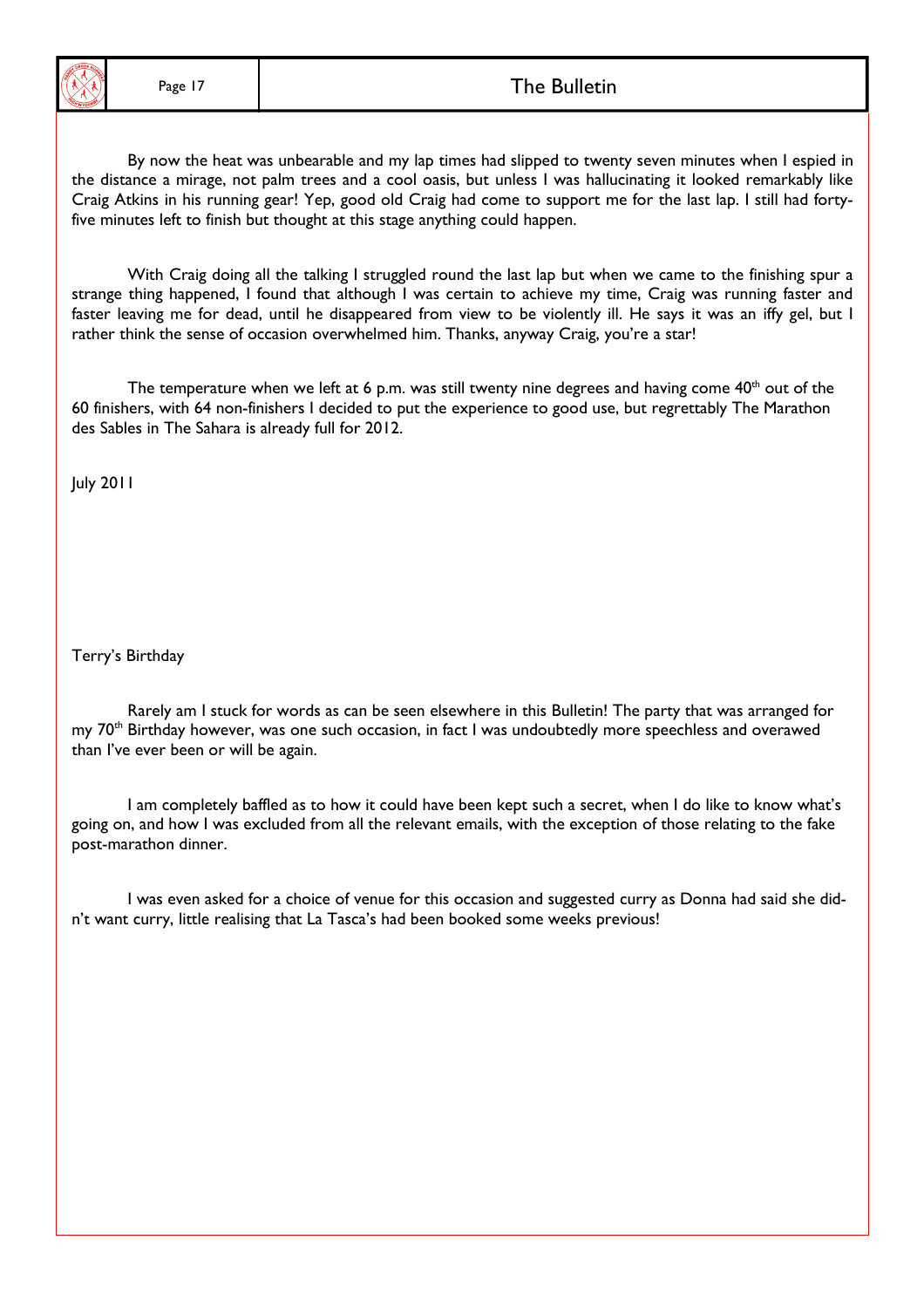

## Page 18 and the Bulletin The Bulletin

#### **A Blast from the Past**

 It was incredibly, ten years since this classic literary masterpiece was first published in The Bulletin when it was wrongly attributed to Alfred Lord Tennyson. Terry made no apologies to the PC brigade for its sexist theme, as it reflected the attitudes of a more innocent age, when it was *de rigueur* to ogle one's fellow runners.

MENAGE A TROIS (mange toute)

(The Ballad of Ellen 'n' Karen 'n' Sue)

 Some Handy Cross Runners are absolute stunners, Believe me I've known one or two, But few of the rest look their best in a vest, Like Ellen 'n' Karen 'n' Sue!

 Good things come in threes but I'm brought to my knees, By this trio of temptresses true. I just can't compete, will I always be beat, By Ellen 'n' Karen 'n' Sue?

 But wait for the day of the Datchet 5k, And I'll show them just what I can do, But my time's a disgrace, I can't keep up the pace, Of Ellen 'n' Karen 'n' Sue!

 A total disaster, can't run any faster, But who cares for if only they knew, That I really don't mind, I love running behind Ellen 'n' Karen 'n' Sue!

 But one thing keeps me thinking, and drives me to drinking, Will I ever be able to choose? Whose form is the best when displayed in a vest, Is it Ellen's or Karen's or Sue's?

#### 2012

 Ten years have flashed past, so we're not quite as fast, And the prospects of PBs are few, So my mind often strays to those halcyon days, Chasing Ellen 'n' Karen 'n' Sue.

January 2012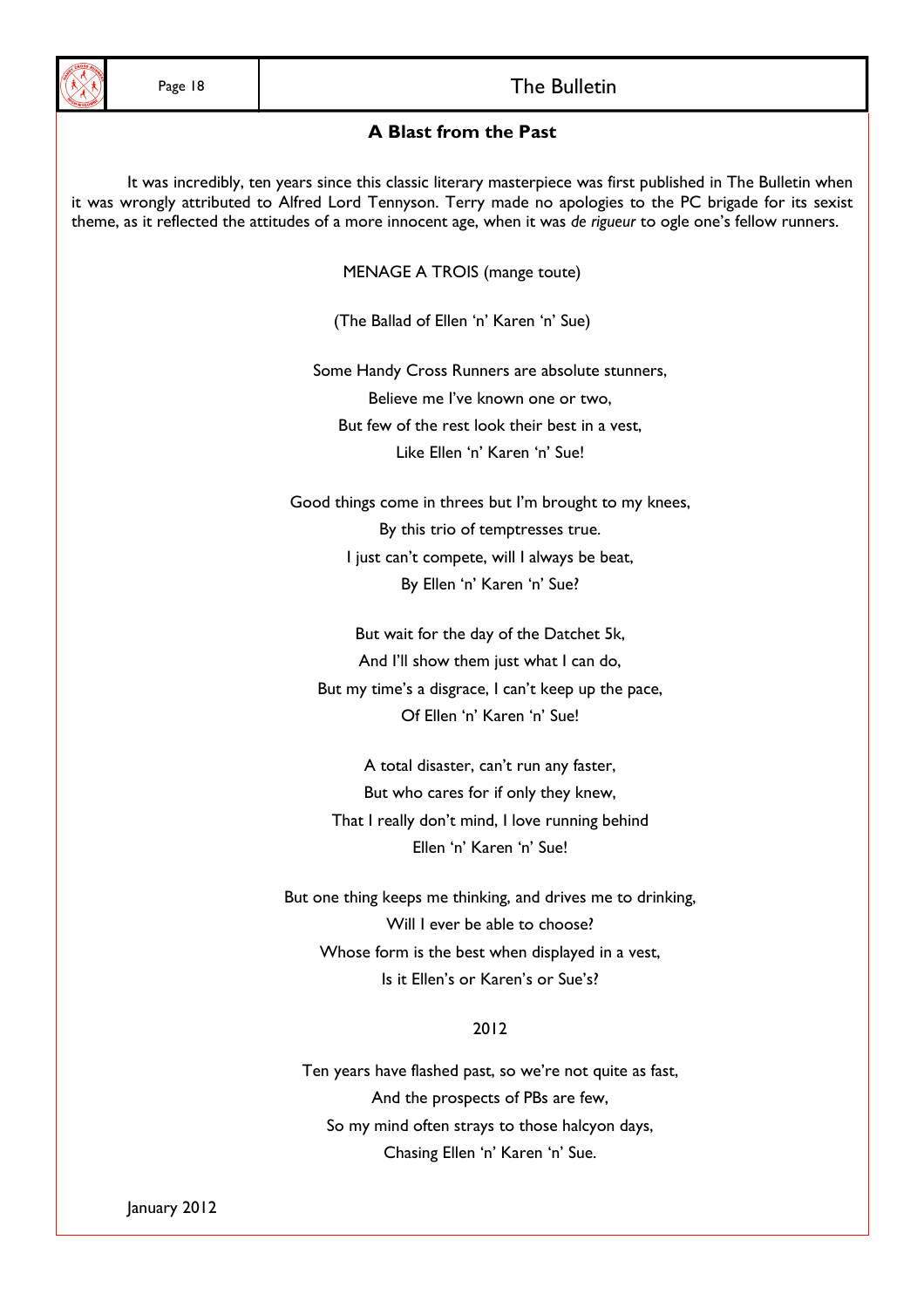

#### Page 19 and the Bulletin The Bulletin

#### **The Beach Bash**

he expression that, "A bad day on the beach is better than a good day in the office!" is a mantra that has rarely failed me! Consequently the first hot day of the summer found me running along the Bournemouth promenade on what so far had been anything but a bad day.

 I had just completed a couple of efforts between the piers and was enjoying a gentle jog recovery full of *joie de vivre* and things were about to get even better as I saw what appeared to be a fellow runner approaching. She was deeply tanned, wearing dark shades, a pink skimpy top, the shortest of shorts and was about six feet tall, from the crest of her long blonde hair to the base of what I now realized was a skateboard.

 The promenade at this point is about thirty feet wide with high cliffs on one side and a vast expanse of sand on the other and being midweek was relatively un crowded, so there was ample space for us to pass. So, chin up, chest out, I smoothly accelerated to ten-minute mileing, estimating our combined speed when we passed would be about 26 mph, at which point I would give a perfunctory, laid-back "Hi!". However, I had completely failed to allow for the fact that as she came closer I became like a rabbit transfixed by oncoming headlamps (no pun intended) and what was even more disconcerting was that the distance between us was decreasing alarmingly.

 In retrospect this was one chicken run that was destined to end in disaster from the outset. Me, visually challenged, and running into the sun with my cap pulled way down over my face and she, hurtling along with a pair of mirrored, look-great-but-can't-see-a-thing Raybans! And so it was at the last possible moment we both took avoiding action and turned towards the beach. The first point of contact was the hard polymer front edge of the skateboard scything into my shin followed a nanosecond later by the aforementioned headlamps slamming into my bare torso, sending us both in an arcing trajectory back on to the unyielding tarmac.

We lay motionless with our limbs entangled and the sun beating down on us for what seemed an eternity but in reality was somewhat less. As her breathing was erratic I was wondering if I should administer CPR and deeply massage her medallion point *a la Vinnie Jones*, or could such a kindly gesture be misinterpreted?

 But my thoughts were interrupted when she softly murmured, "Why did you run into me?" to which I should have countered, "Why did you hurl yourself at me?" But this was not the time to fall out with my new bosom buddy, so I gallantly helped her to her feet (though perhaps it was she that helped me).

 "Oh my God I've never knocked anyone over before, I'm so upset!" I was about to agree that I too had never knocked anyone over, but my mind raced back to the HCR trip to the Bracknell Ice Emporium when Ellen the Ice Maiden, now Mrs F, had somewhat hysterically held me responsible for a similar no-fault accident!

 "Are you sure you're OK?" She asked worriedly, holding my arm, "Yeah, I'm cool!" (That's how we talk on The Beach!) "How about you?" and despite her reassurances I lingeringly patted her down just to make sure.

 Then after we hugged, as people do who have just shared a traumatic experience, she sped off and I surveyed the damage that I had manfully shielded from her. Two bloodied elbows, a lacerated shin, an egg-sized lump on my thigh and a broken toe, now just how cool was that?

June 2012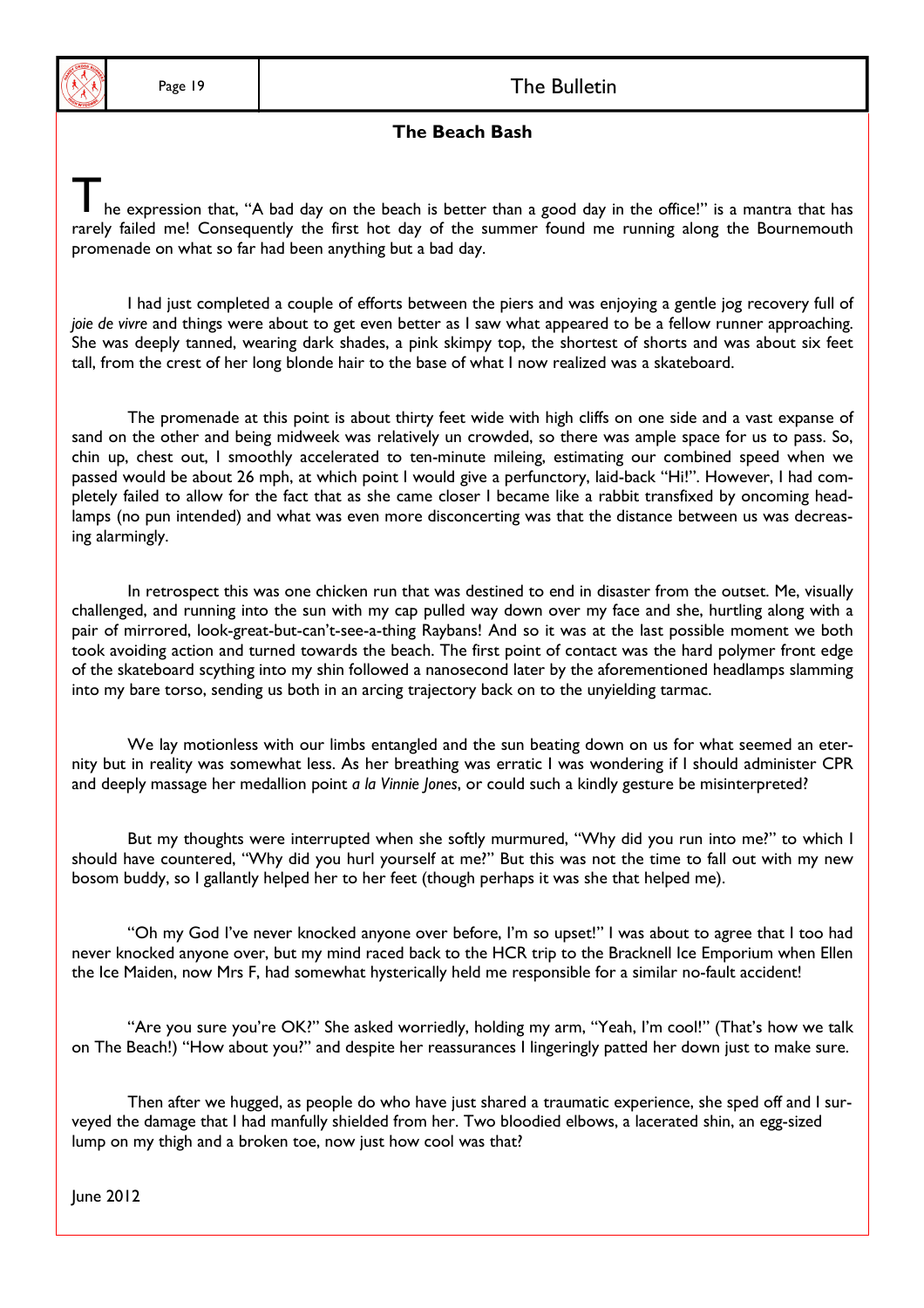#### Page 20 and the Bulletin **The Bulletin**

#### **Tel's Tall Tales**

y woeful account in the last Bulletin of the brief but brutal meeting with the statuesque blonde skateboarder was preceded by a note from the editor, "This could only happen to Terry". I thought at the time this was a little bit unfair, but following subsequent (mis)adventures I am beginning to concede that perhaps he was right after all.

………………………………………………………………………………………..

 Having kept a low profile following the aforementioned encounter, I had decided not to run until midday when cyclists, skateboarders and fellow runners with any sense would be avoiding what was an unusually hot summer's day. Entries for the Poole Festival of Running had closed weeks earlier, but as the Poole Park venue was just a couple of miles from the beach I thought I'd jog over, once more in swim shorts (not Speedos) to see how it had gone.

 As I entered the park I noticed that the road was bisected into 'male finishers' and 'female finishers' and the gantry clock in the distance was showing 9.00 minutes, to which I attached no significance. Thinking how pretentious it would appear to spectators, of which there were still quite a few, for me to cross the line in swimming trunks after the race had ended, I sidestepped up onto the pavement. Retrospectively this splitsecond decision was to save me from a lifetime of embarrassment.

 Ambling past the finish line I spotted a compound containing piles of left-over goody bags, so asked the young girl overseeing them if I could have one, she seemed a bit unsure but nodded anyway, regrettably though I couldn't see any tee shirts up for grabs. However, as I walked away a typical jobs worth marshal demanded sternly, "Where did you get that bag, did you just help yourself?" I assured her I had been given it and nodded vaguely in the direction of the compound, at this point her younger colleague said it's alright it's not a problem. Still feeling self-righteously indignant I huffed, "I should think not, we give dozens of extras away!" and made off.

 As I was leaving the park I saw a group of runners rapidly approaching and the terrible truth slowly dawned on me as I glanced back and saw the gantry clock now registering 16.00 minutes. I approached the nearest marshal, despite him glowering at my goody bag, who confirmed that the 5k was just finishing and the main event, the 10k, was not due to start until 2p.m.!

………………………………………………………………………………………...

 I was nearing the end of a long Sunday morning run and was just above the ski-slope in Abbey Barn Lane when I decided that rather than run up to the junction I would take the footpath across the fields. Having crossed the stile, I was faced with the option of the official footpath which cuts back diagonally across the cornfield to the top of Keep Hill, or alternatively what appeared to be a recently-made vehicle track of flattened corn running parallel to the woods, which would be considerably quicker.

 Shortly after starting along this track I heard the sound of distant gunfire and recalled that the Prestwood Clay Pigeon Club held their shoots in the neighbouring woods every Sunday morning. The further I went the louder the crashing and banging became, but having passed the point of no return I consoled myself with the belief that clay pigeons, like their namesakes, are supposed to fly and therefore there was no immediate danger at ground level.

 But the noise reached a deafening level and was now accompanied by whooshing sounds overhead, and just as it reached a crescendo and I was seriously beginning to fear for my life, it suddenly stopped. Only to be replaced by unintelligible shouts, most of them ending in "off" from a group of wildly-gesticulating angry men in a clearing fifty yards to my left.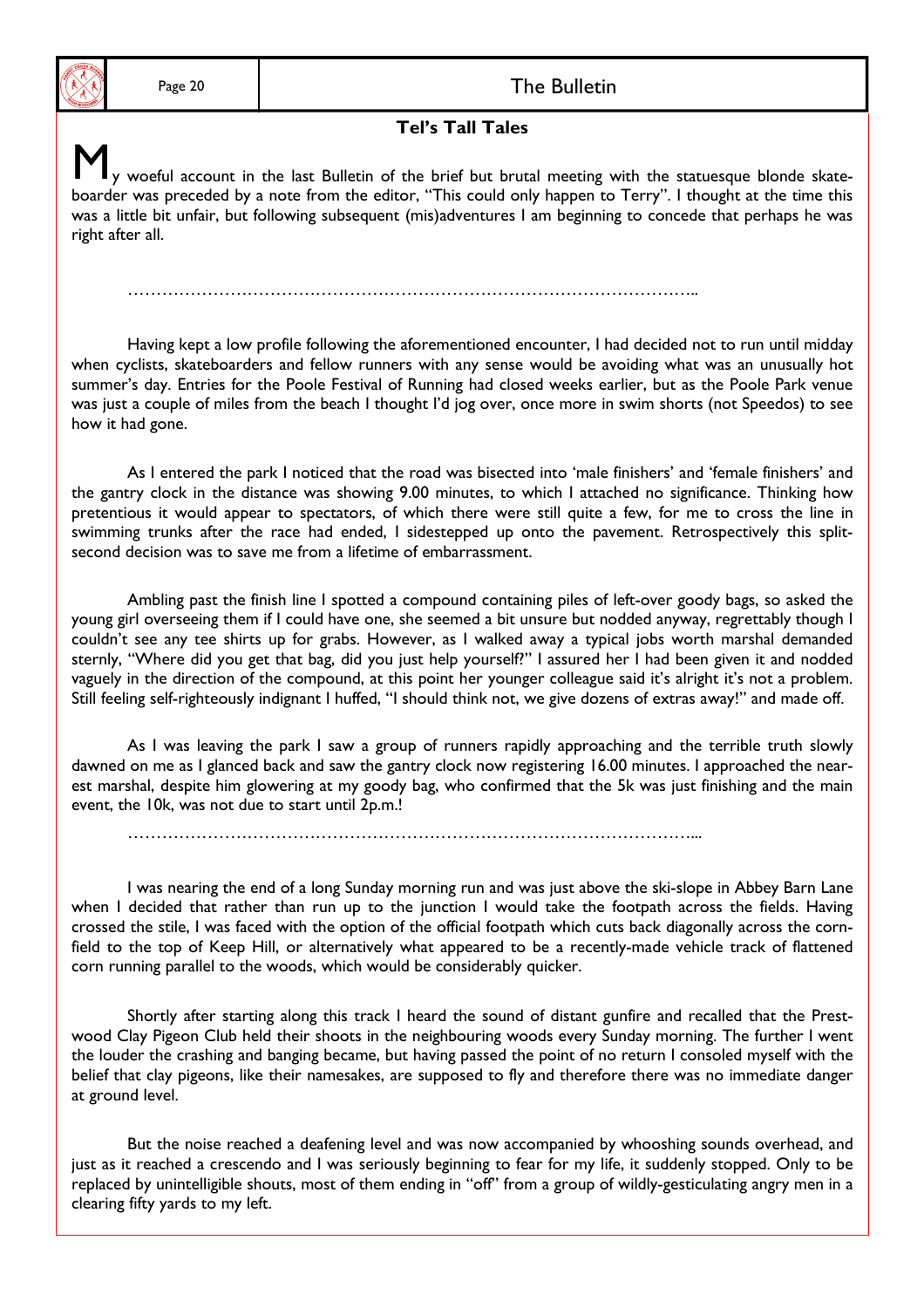#### Page 21 and 1 and 1 and 2 and 2 and 2 and 2 and 2 and 2 and 2 and 2 and 2 and 2 and 2 and 2 and 2 and 2 and 2 and 2 and 2 and 2 and 2 and 2 and 2 and 2 and 2 and 2 and 2 and 2 and 2 and 2 and 2 and 2 and 2 and 2 and 2 and

 I was now faced with the age-old dilemma of 'Fight or Flight'. Though heavily outnumbered I assumed I was probably fitter than they were and undoubtedly faster but, on balance, they were heavily armed with an array of high-velocity shotguns and wearing army surplus camouflage fatigues, whereas I was just in a Marlow 5 high-vis tee shirt. So without further ado I gave a brief gesture of acknowledgement and dived headlong into the corn.

 The following Monday morning I received a call from Grant and Stone asking to speak to the Suicide Runner of Flackwell Heath. They recounted how whilst out shooting they had been astonished to see a head bobbing about in the corn directly in the line of fire, as evidently some clays are not shot until the last minute, and they were yet more incredulous when having drawn my attention to the danger I was in I had just waved back at them!

………………………………………………………………………………………...

 Having run the last eleven miles of the Wycombe Half and dodging the St John's ambulance after crashing at mile two, I was awaiting my chance to really milk the crowd's sympathy by resembling a victim of Vlad the Impaler when I went to collect the Old F\*\*ts trophy.

 So, after all the trophies had been presented, and the crowd had drifted away, I approached our esteemed Chairman, prior to visiting the St John's tent, and asked if there had been a prize for my age group? "Of course", he replied, "Why, would you have won it if you had run?" Doh!

……………………………………………………………………………………………

 Congratulations to me for completing a mystery run through the woods at dusk without falling over. Admittedly, there were probably more people photographing my severely injured shin than Harry Wales's privates, and yes, Lucy, the white bit showing was the bone, but I never fell over. I just trod on one end of a log and the other end came up and whacked me! Surely that couldn't only happen to me?

September 2012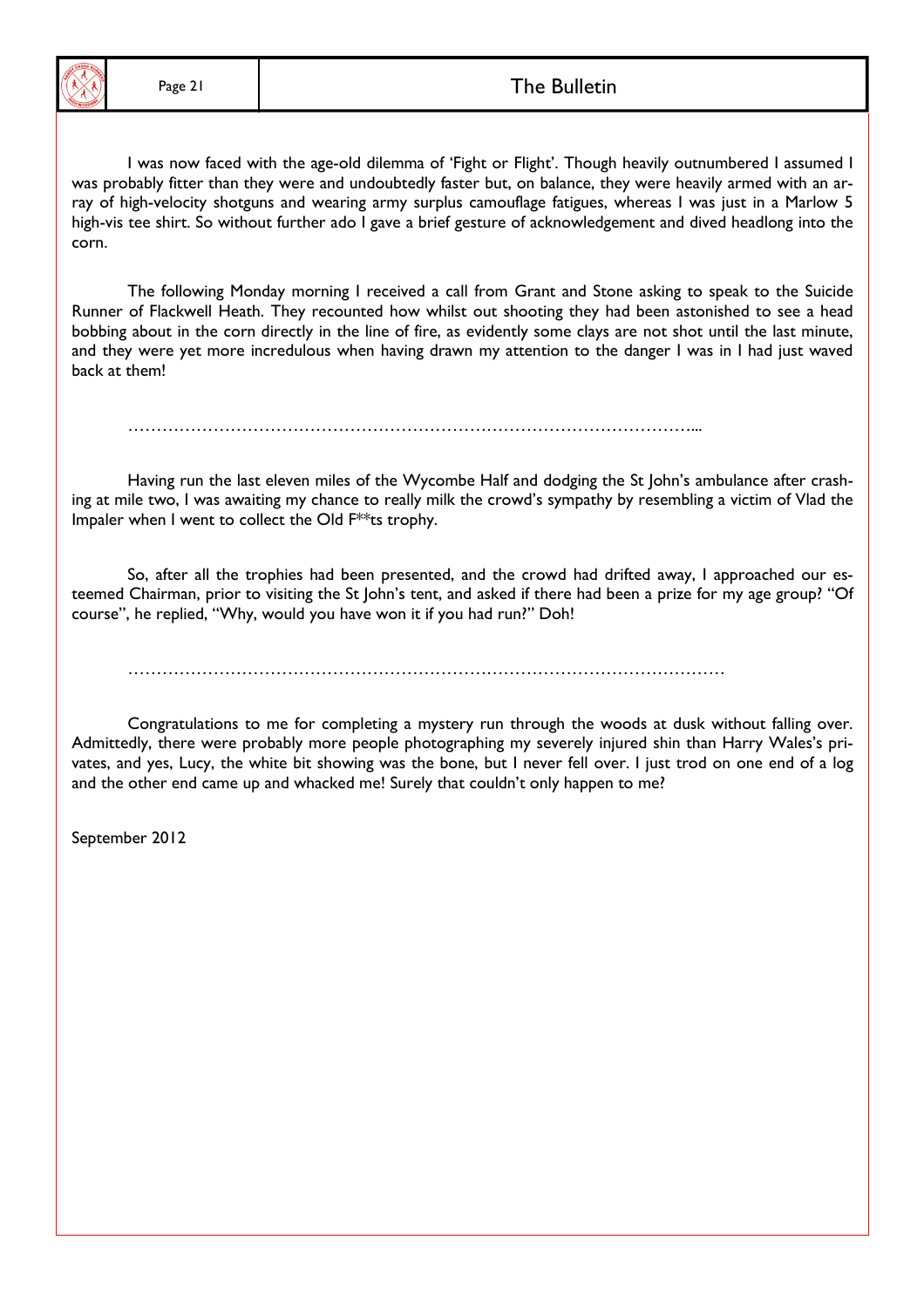## Page 22 and the Bulletin The Bulletin

## **Tel's Trivia**

(Could it really only happen to me?)

 I returned from my recent holiday at Disneyworld in Florida with my grandson and great-grandkids with memories enough to last a lifetime. The most vivid and abiding memory however, is of the incident that occurred on the outbound flight shortly after take-off.

 I had just been served with a cup of steaming hot coffee when disaster struck as the hostess slipped and knocked the contents into my lap. I leapt up, clattering the meal tray onto the floor. My gritted teeth, watering eyes and barely muffled scream of anguish conveyed just how much I was suffering. Struggling to make amends and in a complete panic at being responsible for this potentially life-changing catastrophe, she was ineffectively dabbing a tea-towel all around the affected area but embarrassingly making a huge effort to avoid the actual trouser area where most of the coffee had landed.

 She declined my offer allowing her to inspect the damage when I retired to the loo but said she would make an entry in the in-flight captain's log. Adding insult to injury, I was forced to spend the rest of the flight in an XXL Virgin jumpsuit, just to identify who had been the victim of this calamity! Memories are made of this.

…………………………………………………………………………………

 I was sitting on the prom at Bournemouth recovering from a run and reflecting on my misfortune and a cruel twist of fate, having turned up twenty four hours late for a hot date with Sue Neale at the aptly named Groyne 13 when I noticed a rather attractive lady approaching. "Excuse me," She breathed, "Are you on your own?" Though never having previously encountered one I had heard of cougars, older women who go after younger men solely for their bodies and I deduced that she had been understandably attracted by my youthful good looks and gently perspiring pecs.

 I realized instantly that my life was at a crossroads and the answer I gave could determine my whole future, but alas my mouth dried up and I found myself unable to speak! Probably just as well for she continued, "Only my husband and I have bought this pack of three Magnums and we'll never be able to manage the third one so we were wondering if you would like it?"

………………………………………………………………………………...

 When sneaky Craig Atkins moved to Bracknell, he promised that when Ascot Races was on he would invite us over for a BBQ at his place. So, as I was going to Ascot last week I reminded him of this and he shamefacedly admitted that, "Yes" he was going to the races and "Yes" he was having a barby 'cos his mates from up north were coming down, but we would probably bump into each other on the day.

We texted each other a couple of times during the races bemoaning our luck but made no arrangements to meet up. After the first five races things had gone so badly that I was forced to go to an ATM for a much-needed cash injection which entailed battling through an unyielding phalanx of disgruntled punters. Finally arriving at the head of the queue for the battery of ATMs I found that I was wearing contact lenses, great for distance vision but there was no way I could focus on the instructions of how to insert my card.

 Eventually I decided despairingly I had no alternative but to seek help. But from whom? Racetracks are by definition notoriously attended by chancers and ne'er-do-wells, so who on earth could I trust with my bank card at a cash machine? The capacity of the Ascot grandstand is about 12,000 so what are the chances of my asking help from the person at the adjacent ATM only to find, in mutual astonishment, it was none other than Craig Atkins experiencing a similar run of bad luck! Coincidence, as they say, is God's way of staying anonymous.

August 2013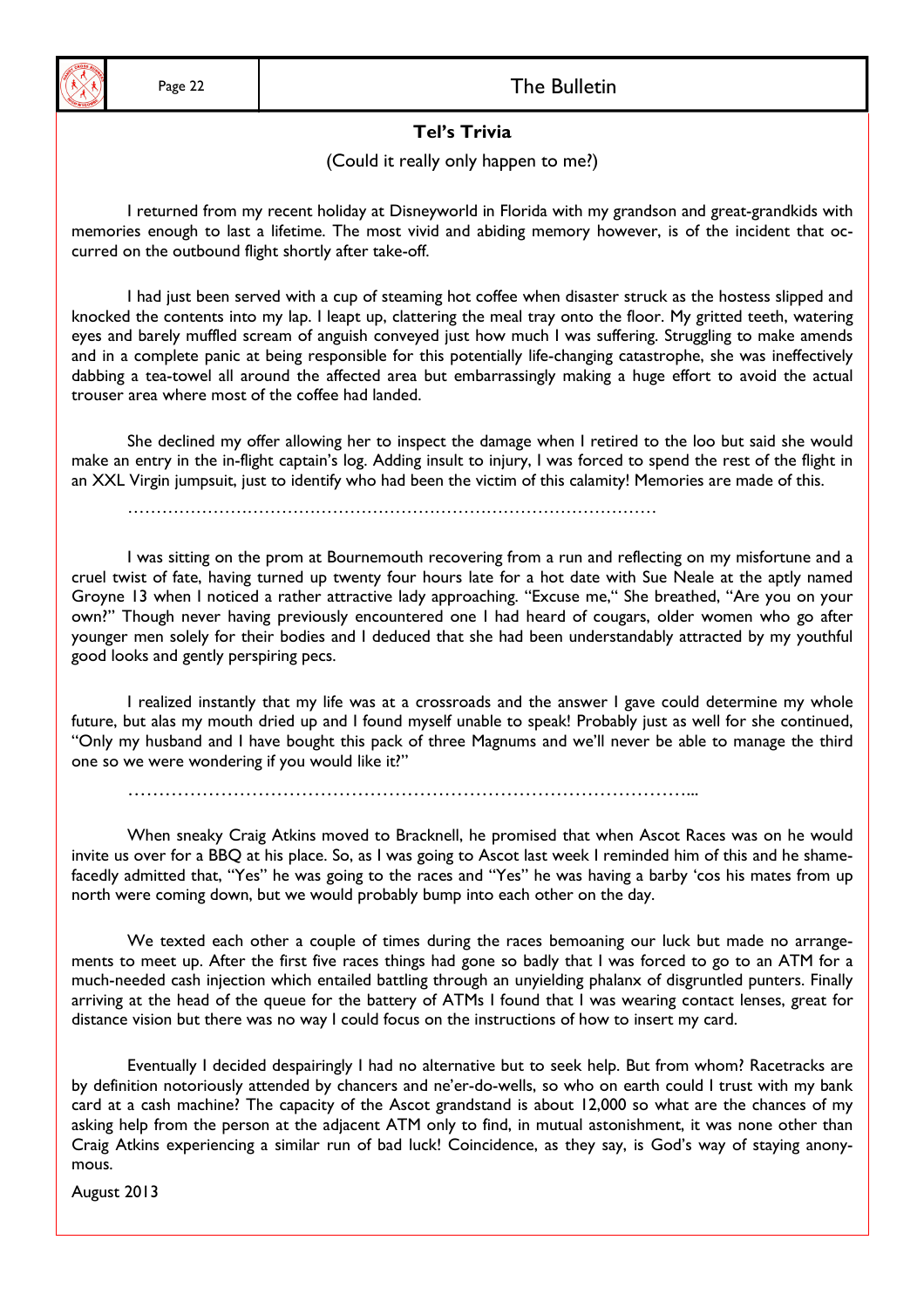

#### Page 23 and the Bulletin The Bulletin

#### **The Passe-a-Grille Hot Run**

 It was with some trepidation that I boarded the Orlando bound Virgin plane as I was still traumatised from the hot-coffee-in-the-lap episode of a few months earlier. *(Sounded like a lot of fuss over such a small thing! Ed.)* But the flight passed predominately cloud-free with just bits of minor turbulence along the way, similarly to the last fifty years of our marriage which was what we were going to celebrate.

 Many thanks to all for your congrats and messages of goodwill. I won't bore or shock you with all the lovey-dovey bits but will just tell you about the incidents on the other three days. A week after arriving I noticed road-closure warnings advertising the inaugural running of the Tampa Bay Radio Hot Run. I had a bit of a knee niggle so hadn't intended running much while away and certainly hadn't contemplated a race. But all that changed when I read the pre-race publicity!

 At its southernmost tip St Pete Beach tapers to Passe-a-Grille an area of craft shops, villas and restaurants about a hundred yards wide, bordered on one side by the beach and the Gulf of Mexico and on the other by Boca Ciega bay. The race was to be run through the streets and was to start at 7.20 precisely, on September 19th, the 5k would be two laps and the10k obviously four.

 The precise start time was so that runners would see the sun set over the Gulf at 7.30 and the Harvest full moon rising over the Bay at 7.40 so each lap promised a different level of lighting. There would be live bands and a cryogenic cooling mist to run through, a technical t-shirt, a three-inch wide medal, free photos and "When the race stops the party starts!" So afterwards there was to be cold drinks and a complimentary spread at The Hurricane Lounge sea-food restaurant. How could any runner resist such an array of goodies?

 Having decided to enter the 5k I discovered that late entry was an eye-watering \$45 so the 10k at the same price gave you more bang for your bucks. There was another decision to be made at the start when the Star Spangled Banner anthem was played and everyone stood ramrod straight with their hands on their hearts, so I decided to follow suit and be a fake American for five minutes rather than stand out as an alien among my fellow runners every one of whom was a Florida resident.

 It is not unusual to have a violent evening thunderstorm at this time of year to cool things down which would have rained big time on this particular parade, but this was a perfect evening for a great sunset, not quite so perfect though for racing as the mercury at the off was nudging 90 degrees. To set your pulses racing girls just look at the photo of the starting line-up on www.hot101.5tampabay/hotrun

 The course was a rectangle with two long sides each of just over half a mile and two much shorter sides. So when running north we saw the sun dropping into the ocean and even got the bonus of a clearly visible star which was evidently Venus. On the next lap running south we witnessed the moon rising out of the Bay, a truly awesome sight, completely fulfilling the much-hyped expectations. The other fulfilled expectation was that I would set off much too fast and so was desperately wondering, "Where oh where was the 1k marker?"

 But surprisingly enough the 5k and 10k races were being run simultaneously yet the course was marked with mile markers! Plus the fact that the 5k runners had started a bit earlier so it was extremely difficult to judge your pace or position (would have been easier had I not pressed the Garmin stop button instead of the lap button at the first marker!).

 And after the buffet came the prize giving!!! Three winners were announced in each 5-year age band from fifteen all the way up to me, two races, male and female, a total of 156 winners. Are you listening Handy Cross? Admittedly only the first in each category received a prize which when I collected mine it was a huge HOT medal twice the size of the previous one!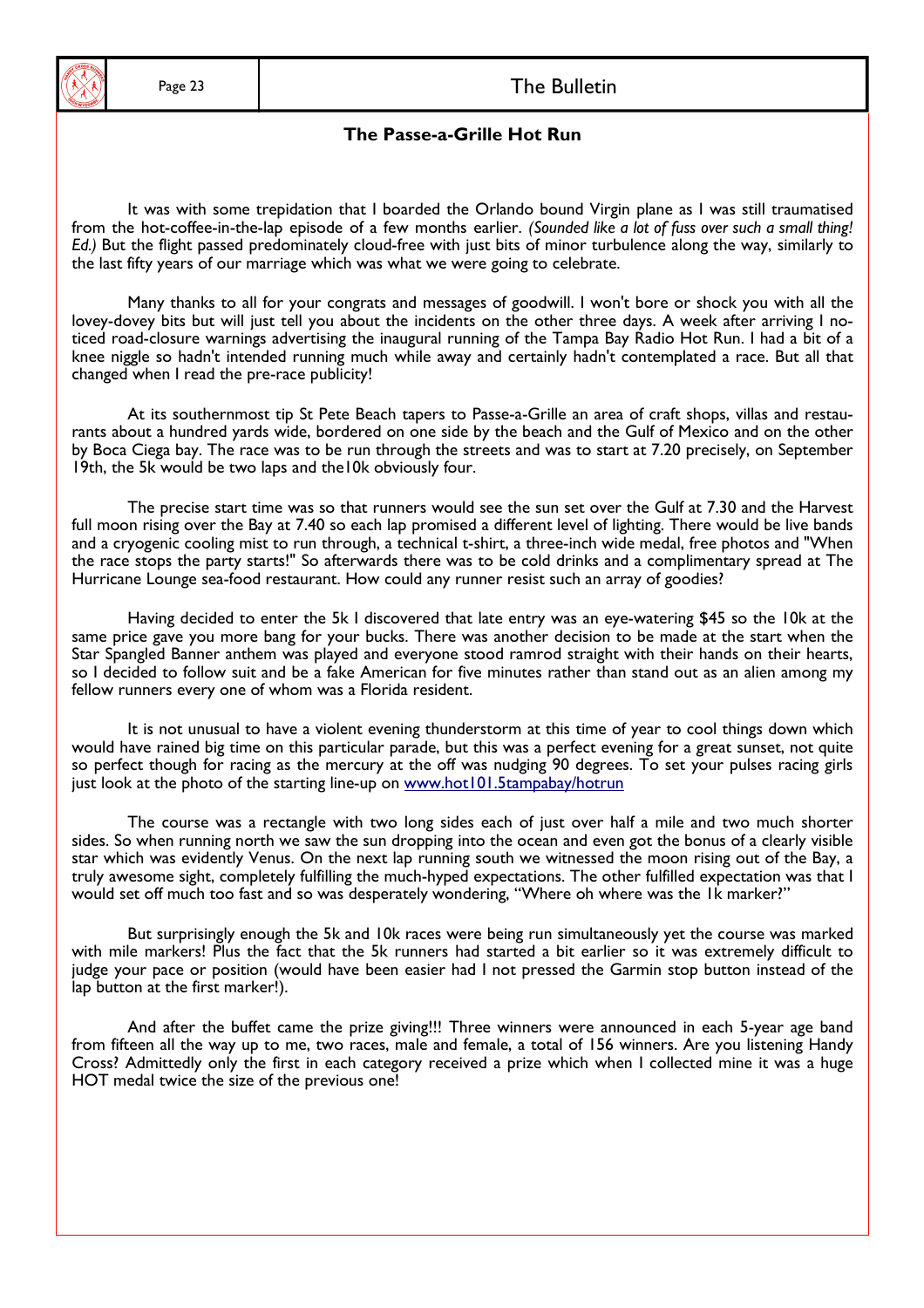was 129 out of 290 10k finishers, but many more did the 5k. Anyway, this race had always been more about My time was 1:01:02 nothing special but not so bad considering the distractions and the conditions and I having a great time rather than running a good time!

As promised, the course was peppered with DJs, bands, cheerleaders, water and Gatorade stops and the biggest hit of all, the cryogenic blower which pumped out an icy-cold mist. I had to pass by the side of the finish line three times before actually finishing and each time there was rapturous applause for the finishers until at last it was my turn. It had been thoroughly enjoyable and exhausting at the same time and was made even more exhausting by wearing the giant HOT finishers medal!

 We were dining under a starry sky one night at the beach restaurant, surrounded by flaming torches (that's to set the scene) when I saw a large black gentleman in a floral shirt approaching. My immediate thought was that he was either going to sell me something or more likely enrol me in some religious cult.

"Hi, I'm Stan from Indianopolis." He opened, thrusting out his hand, and I motioned him to sit down. He continued.

"My wife and I have been watching you two and we've decided we'd like to grow old like you!" (and that's a compliment?)

"Are you sure, Stan?" I asked, "It's not always as good as this".

"Tell me, how long have you been married?"

 "Well, I'm glad you asked, because actually we're here for our Golden Wedding Anniver sary so it was fifty years last week!"

 Stan congratulated us and shook hands again confirming that we got married three days before he was born.

"And tell me Terry do you have a secret you could pass on to us for a long happy marriage?"

"As a matter of fact I do and it's always worked for us, so listen good. Never, ever go to bed on an

argument." I had Stan's full attention. "Stay up and fight!"

 Stan's laughter echoed round the bar and out over the beach, and for the rest of the evening he was introducing us to all and sundry and asking me to tell them the secret! By the time we left everyone knew so I just feel privileged to be able to pass on such advice to so many.

November 2013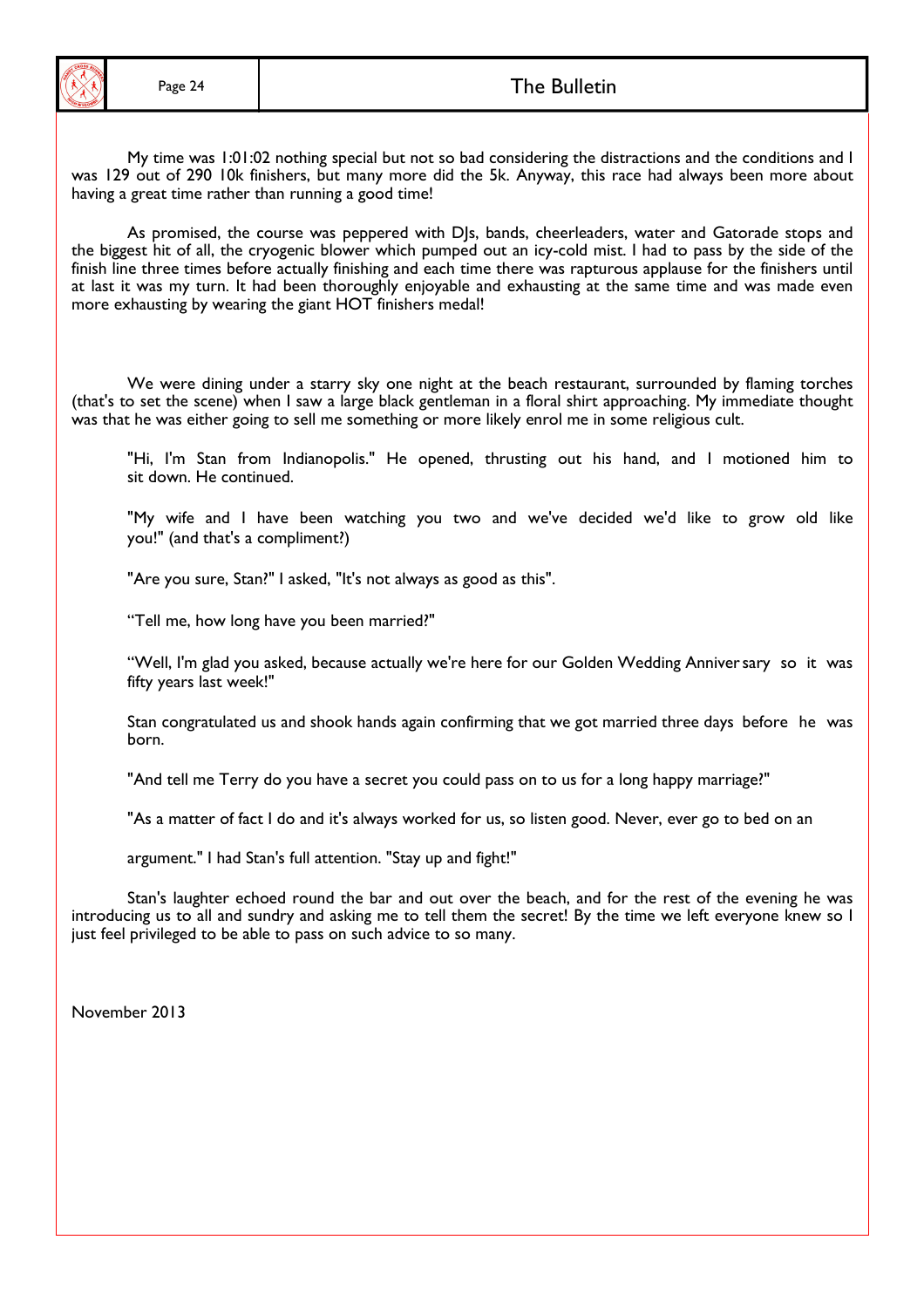# Page 25 and the Bulletin **The Bulletin**

#### **A Runner's Tale**

For fifty years I'd done my best all exercise to shun The archetypal couch potato was me in ninety-one. I didn't own a bicycle and I could hardly swim, There was no way wild horses could drag me to a gym, A set of basic golf clubs would set me back a "oner" So with breath-taking naivety I thought "I'll be a runner!" (How was I to know a runner has to pledge his life, And that to run is more important than his children or his wife ?) I joined the local running club, Handy Cross by name, Always bringing up the rear was my only claim to fame. But even so I persevered and in time became much faster, For I was now a servant and running was my master. I became the county champion, not too hard to do, For their old legs were wearing out while mine were good as new. Five K's ten K's - ran them all, running was my fix, It was great to be a runner way back in ninety-six ! And then I ran the "London" three-twelve was my PB, Good enough for others but not enough for me, For surely on the fast start with no queuing at the gate A sub-three would be likely if I upped my mileage rate. So I started training twice a day - eighty miles a week, What's an odd knee niggle or a little ankle tweak, For I was now a runner and had a runner's brain, Not for me R-I-C-E, I could run through pain. But for years of pavement pounding the price to pay was great, And my body hit the buffers hard in nineteen ninety-eight So I saw a host of experts and spent a load of dough, Just to listen to opinions that I didn't want to know. Though they finally convinced me my last race had been run, I'd come way back in second place and Father Time had won. No pressure now, no stop-watch, no need to watch my weight No fartlek, parlauf, track sessions who cares about heart-rate?

No hills, no drills, no creatine, no more sweaty socks,

My life was back to normal watching football on the box And I started seeking solace from the friends that I once knew, My old mate Tennents Super and my buddy Special Brew!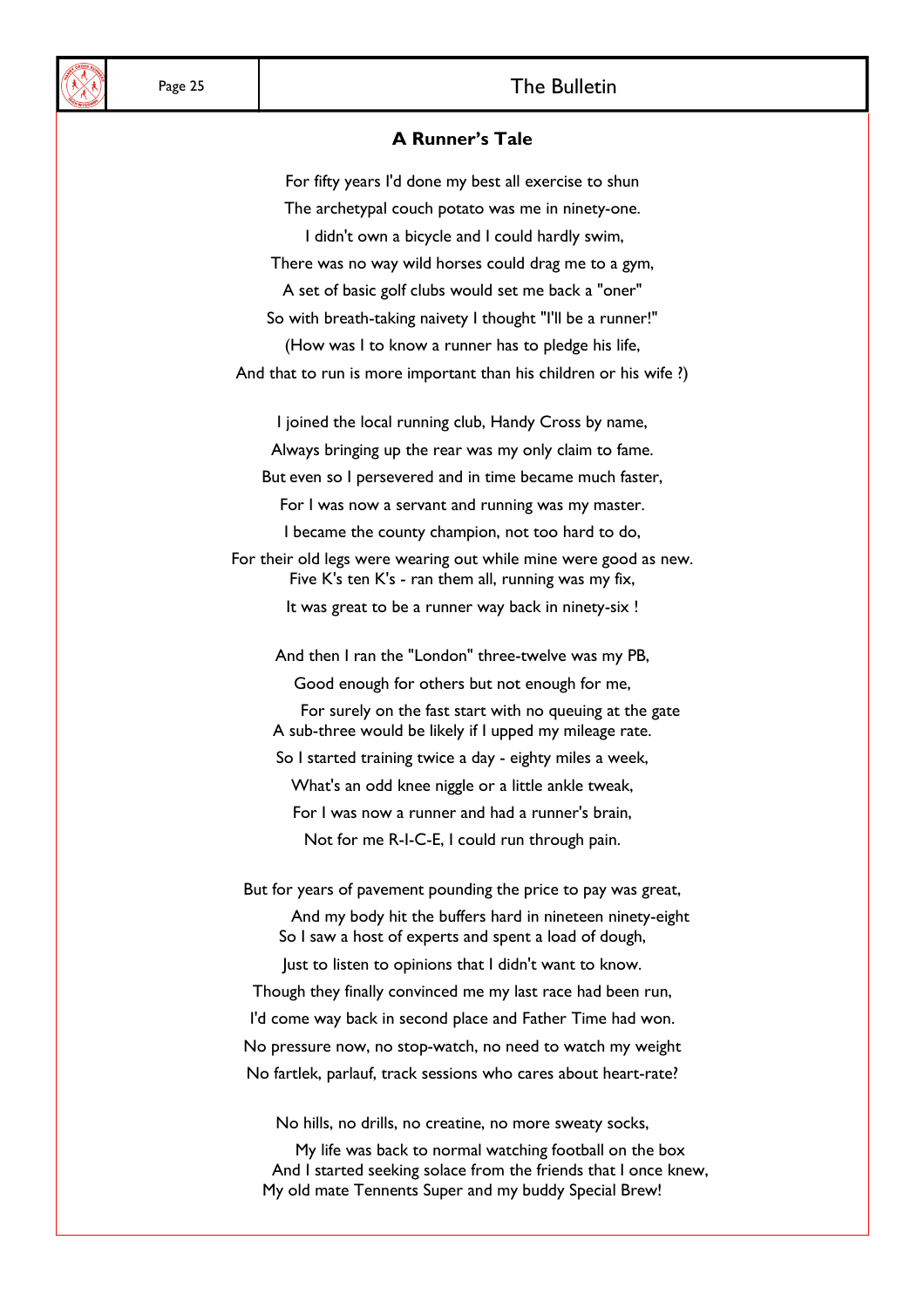Of course I felt despondent when I still recalled so well How the streets of Deptford echoed to the shouts of "Come on Tel!" But I still had my memories to last me through the years And I'd be reminded daily of my precious souvenirs A drawer half full of medals, cups and several XL T's, A dodgy back, a bunion and a pair of wonky knees.

Epilogue 2005

I'd love to make a comeback though I've had to rule one out Due to bouts of arthritis and a painful dose of gout And though I'd rather be a has-been than a never-was, I missed not only running but good times at Handy Cross So you'll find me in the beech woods, or jogging by the stream No time now for Personal Bests, only time to dream And enjoy the sights I'd once rushed by, and the views I'd failed to see Like the half-dressed Lycra lovelies who stop and wait for me.

March 2014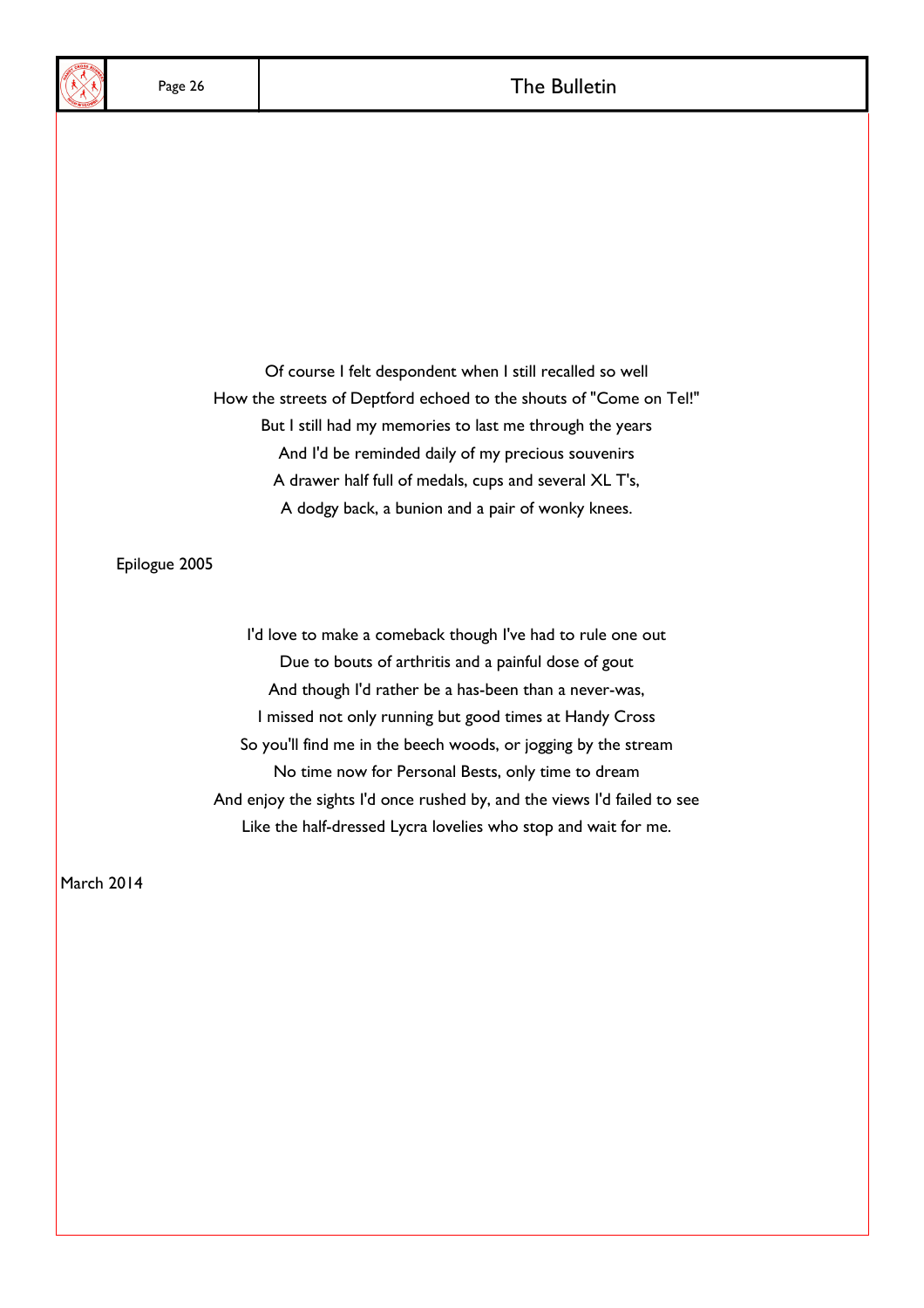

#### Page 27 and 1 and 1 and 2 and 2 and 2 and 2 and 2 and 2 and 2 and 2 and 2 and 2 and 2 and 2 and 2 and 2 and 2 and 2 and 2 and 2 and 2 and 2 and 2 and 2 and 2 and 2 and 2 and 2 and 2 and 2 and 2 and 2 and 2 and 2 and 2 and

#### **The Greatest Diver**

 ranks of the Handy Cross Divers, but regretfully I appear to have been falling for longer, more often and cer- Most of us at one time or another, particularly after a painful fall, have qualified to join the hallowed tainly more painfully than the rest of you.

 My last pub run ended with my having a cut through to the bone, on my last Wycombe Half I fell after one mile and ended looking like an extra from *Saw III* having spent the preceding twelve miles dodging St Johns. A leisurely run along the Bournemouth promenade was truncated by a bone-jarring collision with a blonde skateboarder and even a routine walk by a swimming pool resulted in multiple lacerations and a broken thumb. These just in the last two years.

 My greatest pleasure is running across the fields and through the woods on summer evenings but I decided some months ago that due to a combination of bad luck and failing eyesight this pursuit had become far too risky, and that henceforth I would only run off-road on Sunday mornings where my frequent stumbles are eagerly anticipated by Tel's Belles who tote a wide range of first-aid prerequisites. I always instruct them, however, 'Nil by mouth!' Little did I realise that my greatest fall was becoming ever more imminent.

 Having repaired my fragile garage roof, I gingerly traced my way back on all fours and only dared to stand up when I reached the relative safety of the edge. "Job's a good 'un" I thought to myself. It was some time later that I found myself lying on the patio and I realised that although I wasn't in pain, I was unable to move. My first concern was how to attract attention but luckily my wife heard my first call and the ambulance arrived in minutes.

 The medics immediately cut my clothes off before manoeuvring me onto a spinal board whilst administering oxygen, inserting a morphine drip and telephoning the air ambulance which was coming from Southampton but would be landing at a nearby school field. Shortly after, a second ambulance arrived with a supervisor who said that as the helicopter was refuelling, it would probably be quicker to go by road to the John Radcliffe trauma unit. It was only at this stage did I realise that my injuries could be serious, but surreally wasn't too worried, probably because of the morphine.

 My wife and daughter accompanied me in the ambulance which they say was sometimes travelling in excess of 100 mph in the Friday afternoon motorway traffic. I've no doubt this is true as I had no head injury when we left but a significant graze when we arrived, due to sliding up the board every time we braked.

In retrospect I now realise that falls from this height can often be life changing, so there was general relief when a scan revealed that the extent of the injuries were five broken ribs, a broken elbow and a punctured lung. Keep running folks because they advised me that had I been less fit the outcome could have been considerably different! The only work to be done at the time was to temporarily plaster the elbow after which I would be sent to the trauma ward prior to an operation. Always having had an inherent fear of hospitals, the thought of an overnight stay was not something I relished.

 My arrival on the ward was like walking on to the set of Casualty. A motorcyclist had crashed having taken ketamine, he was also carrying a kilo of ketamine, and was on licence for supplying Class A drugs. Despite having two broken vertebrae he was understandably anxious to leave before the police arrived to arrest him and having gone out for a smoke he never returned. Until the following morning, that is, by which time the effects of the drug had worn off and he was in great pain but again discharged himself after being fitted with a plaster jacket.